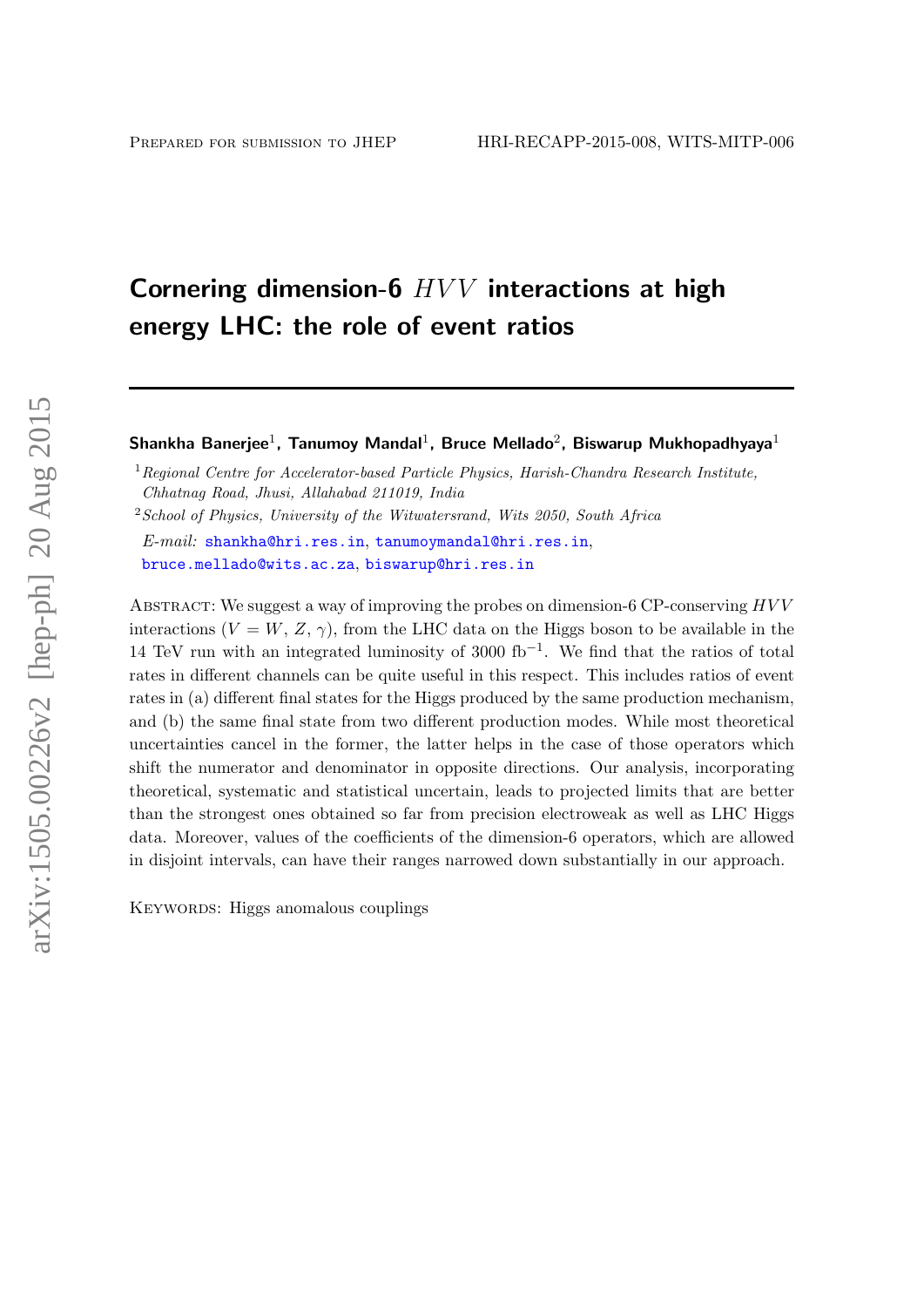# Contents

|                | 1 Introduction                                                                                    | 1                       |
|----------------|---------------------------------------------------------------------------------------------------|-------------------------|
|                | 2 Higher dimensional operators                                                                    | $\overline{\mathbf{2}}$ |
| 3              | Ratios of cross-sections as chosen observables                                                    | $\overline{\mathbf{4}}$ |
|                | Observable sensitive to $\mathcal{O}_{WW}$ and $\mathcal{O}_{BB}$ : $\mathcal{R}_1$<br>3.1        | $\overline{5}$          |
|                | Observable sensitive to $\mathcal{O}_{WW}$ and $\mathcal{O}_W$ : $\mathcal{R}_2$<br>$3.2^{\circ}$ | $\overline{7}$          |
|                | Observable sensitive to $\mathcal{O}_B$ : $\mathcal{R}_3$<br>3.3                                  | 8                       |
|                | 4 Results of the analysis                                                                         | 9                       |
|                | 4.1 $R_1 \otimes 7 + 8 \text{ TeV}$                                                               | 12                      |
|                | 4.2 $\mathcal{R}_1$ @ 14 TeV                                                                      | 13                      |
|                | 4.3 $\mathcal{R}_2$ @ 14 TeV                                                                      | 14                      |
|                | 4.4 $\mathcal{R}_3$ @ 14 TeV                                                                      | 16                      |
| 5 <sup>5</sup> | Summary and conclusions                                                                           | 18                      |

## <span id="page-1-0"></span>1 Introduction

The ATLAS and CMS experiments at the Large Hadron Collider (LHC) have discovered a neutral spinless particle that closely matches the description of the Higgs boson  $[1, 2]$  $[1, 2]$ which is responsible for masses of elementary particles, according to the standard model (SM) of electroweak interactions. While this ties the final knot on the framework embodied in the SM, there are many reasons to believe that there is more fundamental physics at higher energies. The reason for such expectation can be traced to many issues, including the unexplained replication of fermion families, the source of dark matter in the universe, and the problems of naturalness and vacuum stability involving the Higgs boson itself. The Large Hadron Collider (LHC) has not revealed any direct signature of new physics so far. However, one is led to suspect that such physics should affect the interaction Lagrangian of the Higgs boson. This generates, for example, effective operators of dimension-6 contributing to HVV interactions, with  $V = W, Z, \gamma$ . Probing such effective couplings for the recently discovered scalar is therefore tantamount to opening a gateway to fundamental physics just beyond our present reach.

Such 'effective' interaction terms better be  $SU(2) \times U(1)$  invariant if they arise from physics above the electroweak scale. Constraints on such terms have already been studied, using precision electroweak data as well as global fits of the current Higgs data [\[3–](#page-19-2)[37\]](#page-20-0). Recently, CMS has published an exhaustive study on anomalous  $HVV$  couplings [\[38\]](#page-21-0).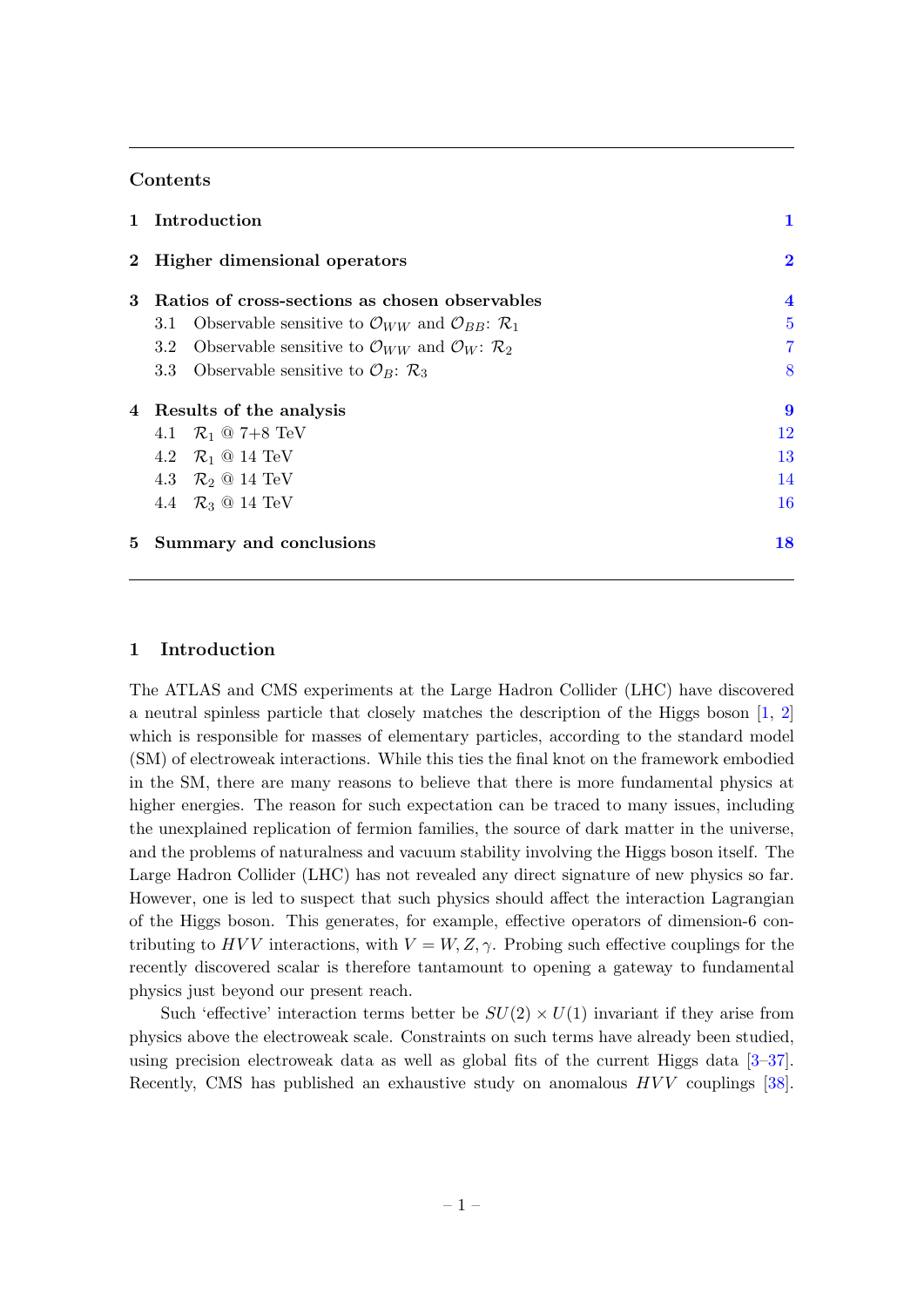Many studies have considered anomalous Higgs couplings in context of future lepton colliders [\[39–](#page-21-1)[44\]](#page-21-2). The general conclusion, based on analyses of the 8 TeV data, is that several (though not all) of the gauge invariant, dimension-6  $HVV$  terms have been quite strongly constrained by the EW precision and LHC data (as discussed in section [3\)](#page-4-0) [\[3–](#page-19-2)[37\]](#page-20-0). It still remains to be seen whether such small coefficients can be discerned with some ingeniously constructed kinematic distributions. Some work has nonetheless been done to study such distributions [\[45](#page-21-3)[–49\]](#page-21-4), in terms of either the gauge invariant operators themselves or the structures finally ensuing from them. At the same time, it is of interest to see if meaningful constraints do arise from the study of total rates at the LHC. The essence of any probe of these anomalous couplings, however, lies in pinning them down to much smaller values using the 14 TeV runs, as common sense suggests the manifestation, if any, of new physics through Higher Dimensional Operators (HDO's) with small coefficients only.

We show here that the relative rates of events of different kinds in the Higgs data can allow us to probe such effective interactions to levels of smallness not deemed testable otherwise [\[50,](#page-21-5) [51\]](#page-21-6). This happens through (a) the cancellation of theoretical uncertainties, and (b) the fact that some ratios have the numerators and denominators shifting in opposite directions, driven by the additional interactions. Thus the cherished scheme of finding traces of new physics in Higgs phenomenology can be buttressed with one more brick.

We organise our paper as follows: we summarise the relevant gauge invariant operators and the interaction terms in Sec. [2.](#page-2-0) In Sec. [3,](#page-4-0) we introduce three ratios of cross-sections as our observables. The results of our analysis are explained in Sec. [4.](#page-9-0) We summarise and conclude in Sec. [5.](#page-18-0)

#### <span id="page-2-0"></span>2 Higher dimensional operators

In order to see any possible deviations from the SM in the Higgs sector, we will follow the effective field theory (EFT) framework. We consider  $SU(2)_L \times U(1)_Y$  invariant operators of dimension up to 6, which affect Higgs couplings to itself and/or a pair of electroweak vector bosons. While a full list of such operators are found in  $[52–55]$  $[52–55]$ , we have concentrated here on dimension-6 CP-conserving operators which affect Higgs phenomenology. They include:

• Operators which contain the Higgs doublet  $\Phi$  and its derivatives:

$$
\mathcal{O}_{\Phi,1} = (D_{\mu}\Phi)^{\dagger}\Phi\Phi^{\dagger}(D^{\mu}\Phi); \quad \mathcal{O}_{\Phi,2} = \frac{1}{2}\partial_{\mu}(\Phi^{\dagger}\Phi)\partial^{\mu}(\Phi^{\dagger}\Phi); \quad \mathcal{O}_{\Phi,3} = \frac{1}{3}(\Phi^{\dagger}\Phi)^{3} \quad (2.1)
$$

• Those containing  $\Phi$  (or its derivatives) and the bosonic field strengths:

$$
\mathcal{O}_{GG} = \Phi^{\dagger} \Phi G^{a}_{\mu\nu} G^{a \mu\nu}; \quad \mathcal{O}_{BW} = \Phi^{\dagger} \hat{B}_{\mu\nu} \hat{W}^{\mu\nu} \Phi; \quad \mathcal{O}_{WW} = \Phi^{\dagger} \hat{W}_{\mu\nu} \hat{W}^{\mu\nu} \Phi
$$

$$
\mathcal{O}_{W} = (D_{\mu} \Phi)^{\dagger} \hat{W}^{\mu\nu} (D_{\nu} \Phi); \quad \mathcal{O}_{BB} = \Phi^{\dagger} \hat{B}_{\mu\nu} \hat{B}^{\mu\nu} \Phi; \quad \mathcal{O}_{B} = (D_{\mu} \Phi)^{\dagger} \hat{B}^{\mu\nu} (D_{\nu} \Phi), \quad (2.2)
$$

where

$$
\hat{W}^{\mu\nu} = i\frac{g}{2}\sigma_a W^{a\;\mu\nu}; \quad \hat{B}^{\mu\nu} = i\frac{g'}{2}B^{\mu\nu}
$$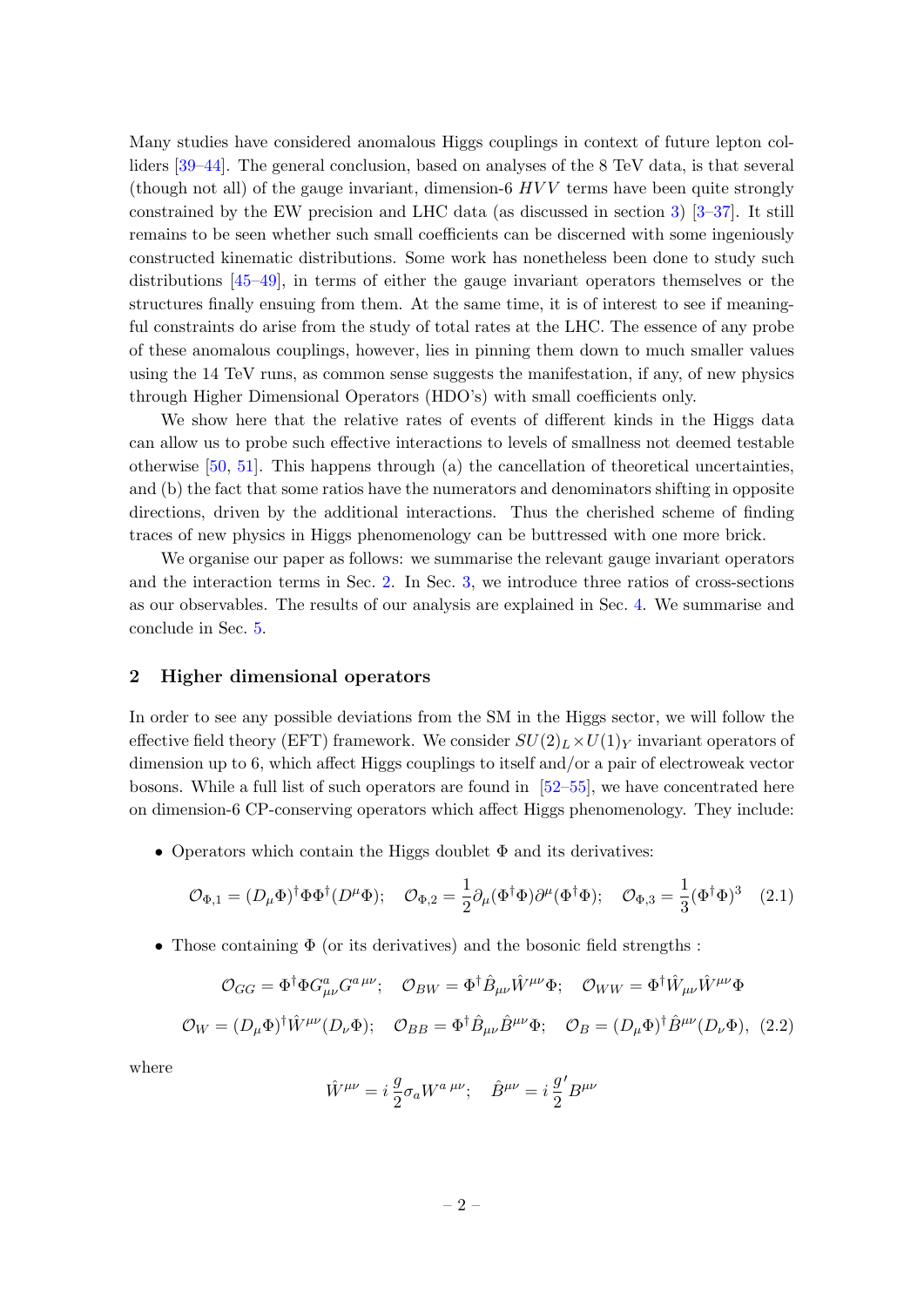and g, g' are respectively the SU(2)<sub>L</sub> and U(1)<sub>Y</sub> gauge couplings.  $W_{\mu\nu}^a = \partial_\mu W_\nu^a - \partial_\nu W_\mu^a$  $g\epsilon^{abc}W^b_\mu W^c_\nu, B_{\mu\nu} = \partial_\mu B_\nu - \partial_\nu B_\mu$  and  $G^a_{\mu\nu} = \partial_\mu G^a_\nu - \partial_\nu G^a_\mu - g_s f^{abc} G^b_\mu G^c_\nu$ . The covariant derivative of  $\Phi$  is given as  $D_{\mu}\Phi = (\partial_{\mu} + \frac{i}{2})$  $\frac{i}{2}g'B_\mu + ig\frac{\sigma_a}{2}W_\mu^a$ ) $\Phi$ . The Lagrangian in the presence of the above operators can be generally expressed as:

$$
\mathcal{L} \supset \kappa \left( \frac{2m_W^2}{v} H W^+_\mu W^{\mu -} + \frac{m_Z^2}{v} H Z_\mu Z^\mu \right) + \sum_i \frac{f_i}{\Lambda^2} \mathcal{O}_i, \tag{2.3}
$$

where in addition to the dimension-6 (D6) operators, we also allow for the SM-like  $HWW$ and HZZ couplings to be scaled by a factor  $\kappa$ . While  $\kappa \neq 1$  is indicative of certain kinds of new physics, we are specially interested in this study in the new observable features associated with the HDOs. Therefore, we have set  $\kappa = 1$  $\kappa = 1$  for simplicity.<sup>1</sup>

No operator of the form  $\mathcal{O}_{GG}$  is assumed to exist since we are presently concerned with Higgs interactions with a pair of electroweak vector bosons only. The operator  $\mathcal{O}_{\Phi,1}$ is severely constrained by the T-parameter (or equivalently the  $\rho$  parameter), as it alters the  $HZZ$  and  $HWW$  couplings by unequal multiplicative factors. As far as  $HZZ$  and HWW interactions are concerned,  $\mathcal{O}_{\Phi,2}$  only scales the standard model-like couplings  $(\kappa)$ , without bringing in any new Lorentz structure. This amounts to a renormalization of the Higgs field. It also alters the Higgs self-coupling, something that is the sole consequence of  $\mathcal{O}_{\Phi,3}$  as well.

In view of the above, we focus on the four operators  $\mathcal{O}_{WW}$ ,  $\mathcal{O}_{BB}$ ,  $\mathcal{O}_{W}$  and  $\mathcal{O}_{B}$ . We do not include the operator  $\mathcal{O}_{BW} = \Phi^{\dagger} \hat{B}_{\mu\nu} \hat{W}^{\mu\nu} \Phi$  in the present analysis, because it mixes the Z and  $\gamma$  fields at the tree level, violates custodial symmetry (by contributing only to the  $Z$ -boson mass) and is, therefore, highly constrained by the  $S$  and  $T$ -parameters at the tree level [\[4\]](#page-19-3). The effective interactions that finally emerge and affect the Higgs sector are

<span id="page-3-1"></span>
$$
\mathcal{L}_{eff} = g_{HWW}^{(1)} \left( W_{\mu\nu}^+ W^{-\mu} \partial^\nu H + h.c. \right) + g_{HWW}^{(2)} \left. H W_{\mu\nu}^+ W^{-\mu\nu} \right. \n+ g_{HZZ}^{(1)} \left. Z_{\mu\nu} Z^{\mu} \partial^\nu H + g_{HZZ}^{(2)} \left. H Z_{\mu\nu} Z^{\mu\nu} \right. \n+ g_{HZ\gamma}^{(1)} \left. A_{\mu\nu} Z^{\mu} \partial^\nu H + g_{HZ\gamma}^{(2)} \left. H A_{\mu\nu} Z^{\mu\nu} + g_{H\gamma\gamma} H A_{\mu\nu} A^{\mu\nu} \right. \right), \tag{2.4}
$$

where

$$
g_{HWW}^{(1)} = \left(\frac{gM_W}{\Lambda^2}\right) \frac{f_W}{2}; \quad g_{HWW}^{(2)} = -\left(\frac{gM_W}{\Lambda^2}\right) f_{WW}
$$
  
\n
$$
g_{HZZ}^{(1)} = \left(\frac{gM_W}{\Lambda^2}\right) \frac{c^2 f_W + s^2 f_B}{2c^2}; \quad g_{HZZ}^{(2)} = -\left(\frac{gM_W}{\Lambda^2}\right) \frac{s^4 f_{BB} + c^4 f_{WW}}{2c^2}
$$
  
\n
$$
g_{HZ\gamma}^{(1)} = \left(\frac{gM_W}{\Lambda^2}\right) \frac{s(f_W - f_B)}{2c}; \quad g_{HZ\gamma}^{(2)} = \left(\frac{gM_W}{\Lambda^2}\right) \frac{s(s^2 f_{BB} - c^2 f_{WW})}{c}
$$
  
\n
$$
g_{H\gamma\gamma} = -\left(\frac{gM_W}{\Lambda^2}\right) \frac{s^2 (f_{BB} + f_{WW})}{2}
$$
\n(2.5)

with s (c) being the sine (cosine) of the Weinberg angle. Besides, the operators  $\mathcal{O}_W$ ,  $\mathcal{O}_B$ and  $\mathcal{O}_{WWW}$  also contribute to the anomalous triple gauge boson interactions which can be

<span id="page-3-0"></span><sup>&</sup>lt;sup>1</sup>Possible constraints on the departure of  $\kappa$  from unity have been obtained in the literature from global fits of the Higgs data (See for example [\[3](#page-19-2)[–36\]](#page-20-1))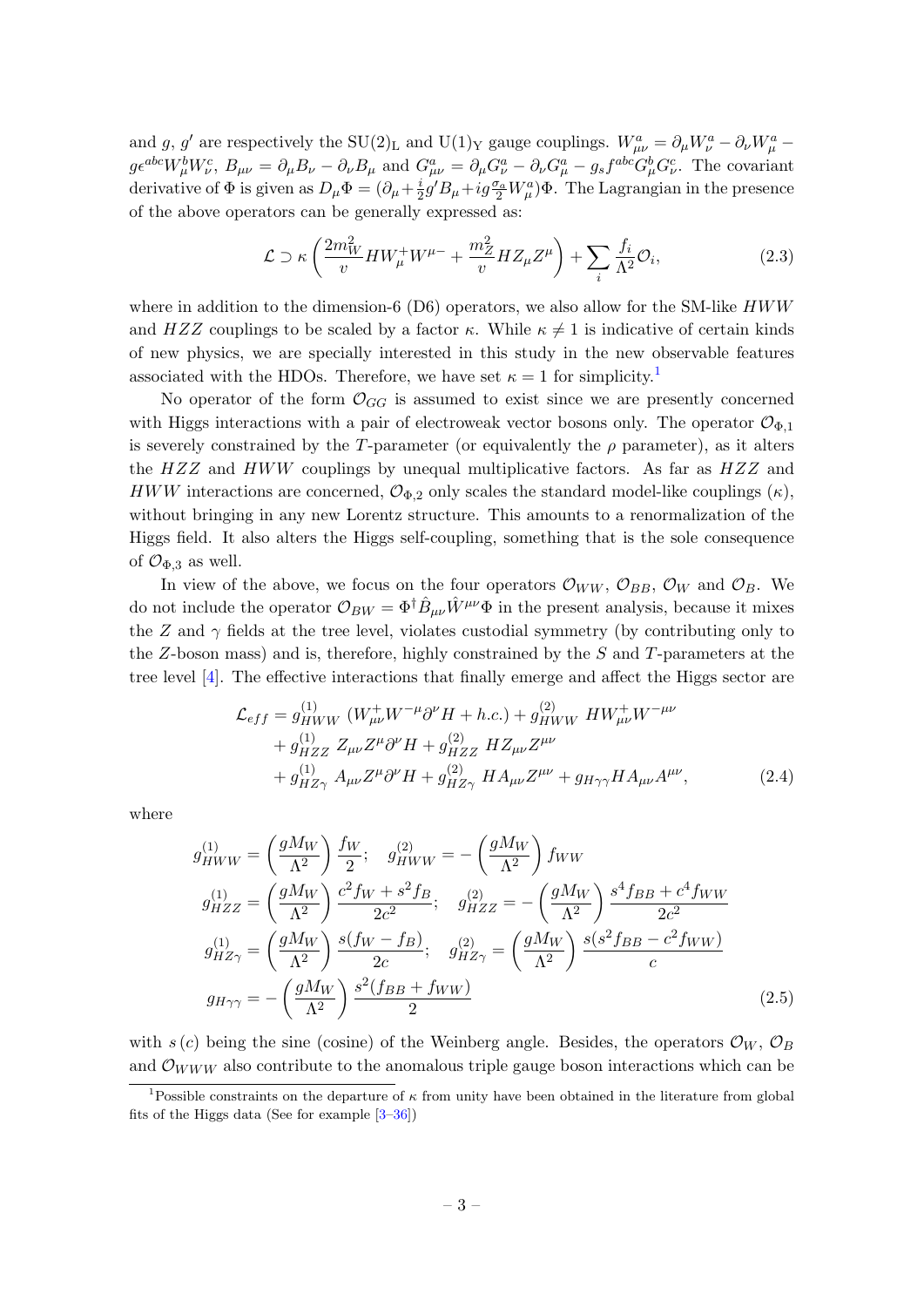summarised as

$$
\mathcal{L}_{WWV} = -ig_{WWV} \left\{ g_1^V \left( W_{\mu\nu}^+ W^{-\mu} V^{\nu} - W_{\mu}^+ V_{\nu} W^{-\mu\nu} \right) + \kappa_V W_{\mu}^+ W_{\nu}^- V^{\mu\nu} + \frac{\lambda_V}{M_W^2} W_{\mu\nu}^+ W^{-\nu\rho} V_{\rho}^{\mu} \right\},
$$
\n(2.6)

where  $g_{WW\gamma} = g s$ ,  $g_{WWZ} = g c$ ,  $\kappa_V = 1 + \Delta \kappa_V$  and  $g_1^Z = 1 + \Delta g_1^Z$  with

$$
\Delta \kappa_{\gamma} = \frac{M_W^2}{2\Lambda^2} (f_W + f_B); \quad \lambda_{\gamma} = \lambda_Z = \frac{3g^2 M_W^2}{2\Lambda^2} f_{WWW}
$$
  

$$
\Delta g_1^Z = \frac{M_W^2}{2c^2\Lambda^2} f_W; \quad \Delta \kappa_Z = \frac{M_W^2}{2c^2\Lambda^2} (c^2 f_W - s^2 f_B)
$$
 (2.7)

The already existing limits on the various operators discussed above are found in numerous references  $[3-6, 10]$  $[3-6, 10]$  $[3-6, 10]$  $[3-6, 10]$ . Even within their current limits, some of the operators are found to modify the efficiencies of the various kinetic cuts  $[9, 14]$  $[9, 14]$ . The question we address in the rest of the paper is : can these limits be improved in the next run(s) through careful measurement of the ratios of total rates in different channels? As we shall see below, the answer is in the affirmative.

#### <span id="page-4-0"></span>3 Ratios of cross-sections as chosen observables

The four HDOs under consideration affect Higgs production as well as its decays, albeit to various degrees. For example, HDO-dependent single Higgs production processes are in association with vector bosons  $(VH)$  *i.e.*  $pp \rightarrow VH$  (where  $V = \{W, Z\}$ ) and vector-boson fusion ( $VBF$ ). We show the production cross-sections in these channels at 14 TeV in Fig. [1,](#page-5-1) as functions of the four operator coefficients  $(f_i)$  taken one at a time.<sup>[2](#page-4-1)</sup> The relevant decay channels which are dependent on such operators are  $H \to WW^*, ZZ^*, \gamma\gamma, Z\gamma$ . Fig. [2](#page-6-0) contains these branching ratios (BR) as functions of the four coefficients under consideration.

The VBF and VH rates are sensitive to  $f_{WW}$  and  $f_W$ , but depend very weakly on  $f_{BB}$  and  $f_B$ , while the cross-section  $\sigma(pp \to WH)$ , is completely independent of  $f_{BB}$  and f<sub>B</sub>). The HDO effects in  $H \to \gamma\gamma$  and  $H \to Z\gamma$  for  $f_i \sim \mathcal{O}(1)^{-3}$  $f_i \sim \mathcal{O}(1)^{-3}$  $f_i \sim \mathcal{O}(1)^{-3}$  is of the same order as the loop-induced SM contribution unlike in the case of the  $HWW$  and  $HZZ$  couplings. Therefore,  $BR_{H\rightarrow\gamma\gamma}$  becomes highly sensitive to  $f_{WW}$  and  $f_{BB}$ . Consequently, the 7+8 TeV data already restrict their magnitudes. Bounds on all these operators in a similar framework can be seen in Table VI of Ref. [\[4\]](#page-19-3) and also in Ref. [\[3\]](#page-19-2). In Ref. [\[4\]](#page-19-3), the bounds have been presented at 90% CL by varying multiple operators at the same time. These bounds have been obtained by considering the LHC data as well as constraints from on the oblique parameters,  $viz, S, T$  and U. Bounds coming from the oblique parameters are generally weaker than those obtained from the LHC data as can be seen in Ref. [\[3\]](#page-19-2). These

<span id="page-4-1"></span><sup>&</sup>lt;sup>2</sup>We have used CTEQ6L1 parton distribution functions (PDFs) by setting the factorization ( $\mu_F$ ) and renormalization scales ( $\mu_R$ ) at the Higgs mass ( $M_H = 125 \text{ GeV}$ ).

<span id="page-4-2"></span><sup>3</sup> If the operators arise from loop-induced diagrams which imply 'loop factors' in denominators of the effective interactions,  $O(1)$  TeV<sup>-2</sup> coefficients imply strongly coupled theories [\[11,](#page-19-8) [56\]](#page-22-0). However, if such operators originate from tree-level diagrams, then  $O(1)$  TeV<sup>-2</sup> coefficients imply weakly-coupled theories.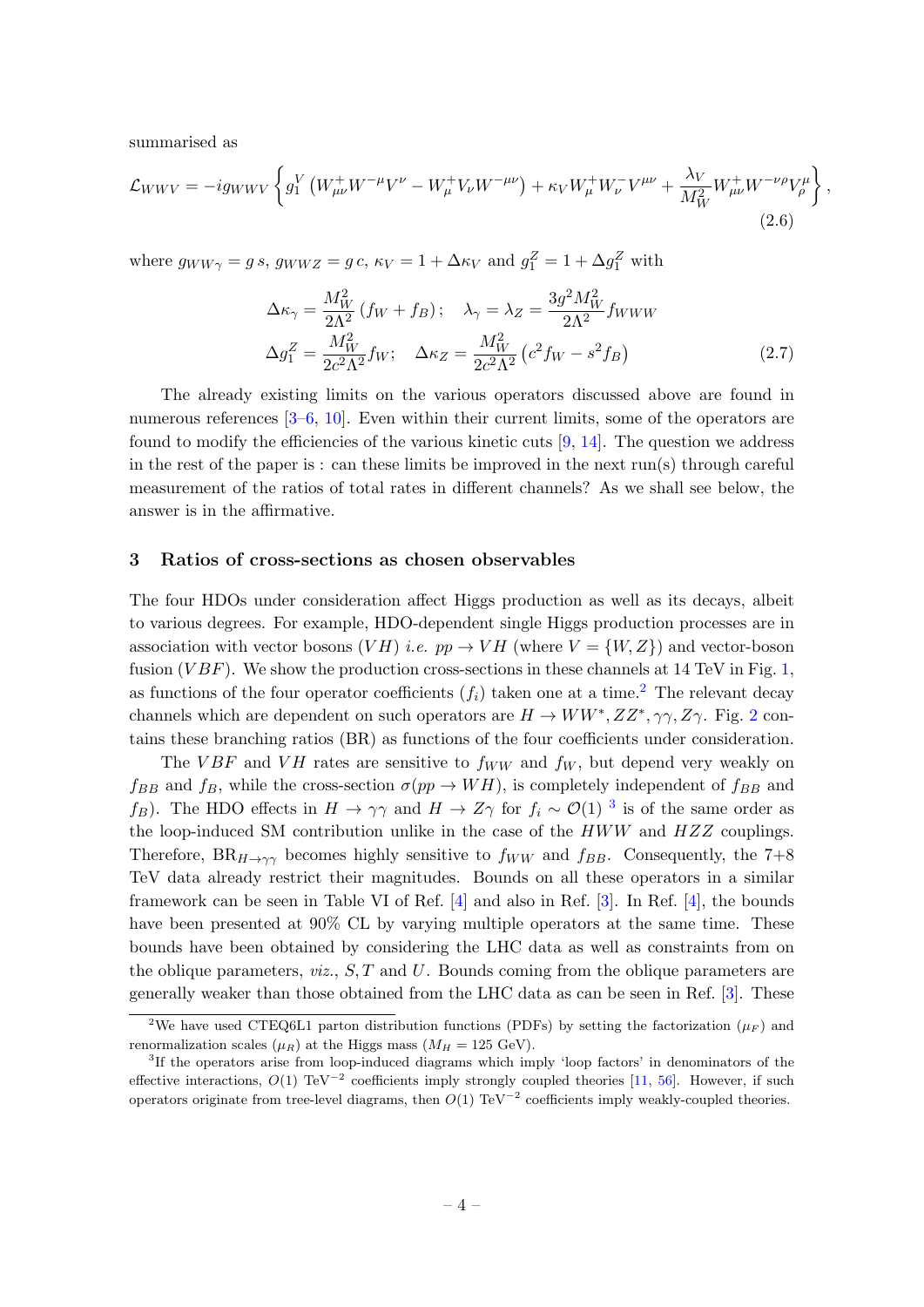<span id="page-5-2"></span>

<span id="page-5-4"></span><span id="page-5-3"></span><span id="page-5-1"></span>**Figure 1.** Higgs production cross-sections for the  $VBF$  and  $VH$  channels in presence of HDOs at 14 TeV. Here the operators are varied one at a time.

limits may not be applicable when the analysis is performed varying one operator at a time.

Based on the above information, we set out to find observables which are sensitive to  $f_i \lesssim 5 \text{ TeV}^{-2}$  in the High luminosity run at the LHC. It is not completely clear yet how much of statistics is required to probe such small values with various event shape variables. On the other hand, the more straightforward observables, namely, total rates in various channels, are also fraught with statistical, systematic and theoretical uncertainties which must be reduced as far as possible when precision is at a premium.

An approach that is helpful is looking at ratios of cross-sections in different channels. In this paper, we invoke two kinds of ratios. First, we take ratios of events in two different final states arising from a Higgs produced via the same channel (in our case, gluon fusion). Such a ratio enables one to get rid of correlated theoretical uncertainties (CThU) such as those in PDF and renormalisation/factorisation scales. They also cancel the uncertainty in total width which is correlated in the calculation of BRs into the two final states. Secondly, we consider the ratio of rates for the same final state for two different production channels (such as  $VBF$  and  $VH$ ). Although the uncertainty in the BR cancels here, the theoretical uncertainties at the production level do not. Moreover, since the final state is same in this case, some systematic uncertainties which are correlated (related to identification, isolation, trigger etc.) will also get cancelled. However, this is helpful in another manner. For some of the operators, the  $f_i$ -dependent shifts with respect to the SM are in opposite direction for the numerator and the denominator in such ratios. The result is that the net deviation adds up, as shown in subsection [3.2.](#page-7-0) We shall see that the use of both these kinds of ratios (including those involving the channel  $Z_{\gamma}$  can capture the HDO coefficients at a level unprecedented, going down to values where new physics can show up.

## <span id="page-5-0"></span>3.1 Observable sensitive to  $\mathcal{O}_{WW}$  and  $\mathcal{O}_{BB}$ :  $\mathcal{R}_1$

As has been noted earlier,  $BR_{H\rightarrow\gamma\gamma}$  (Fig. [2c\)](#page-6-1) is highly sensitive to two of the operators, namely,  $\mathcal{O}_{BB}$  and  $\mathcal{O}_{WW}$ . Therefore, we propose to probe them in the  $\gamma\gamma$  channel, with the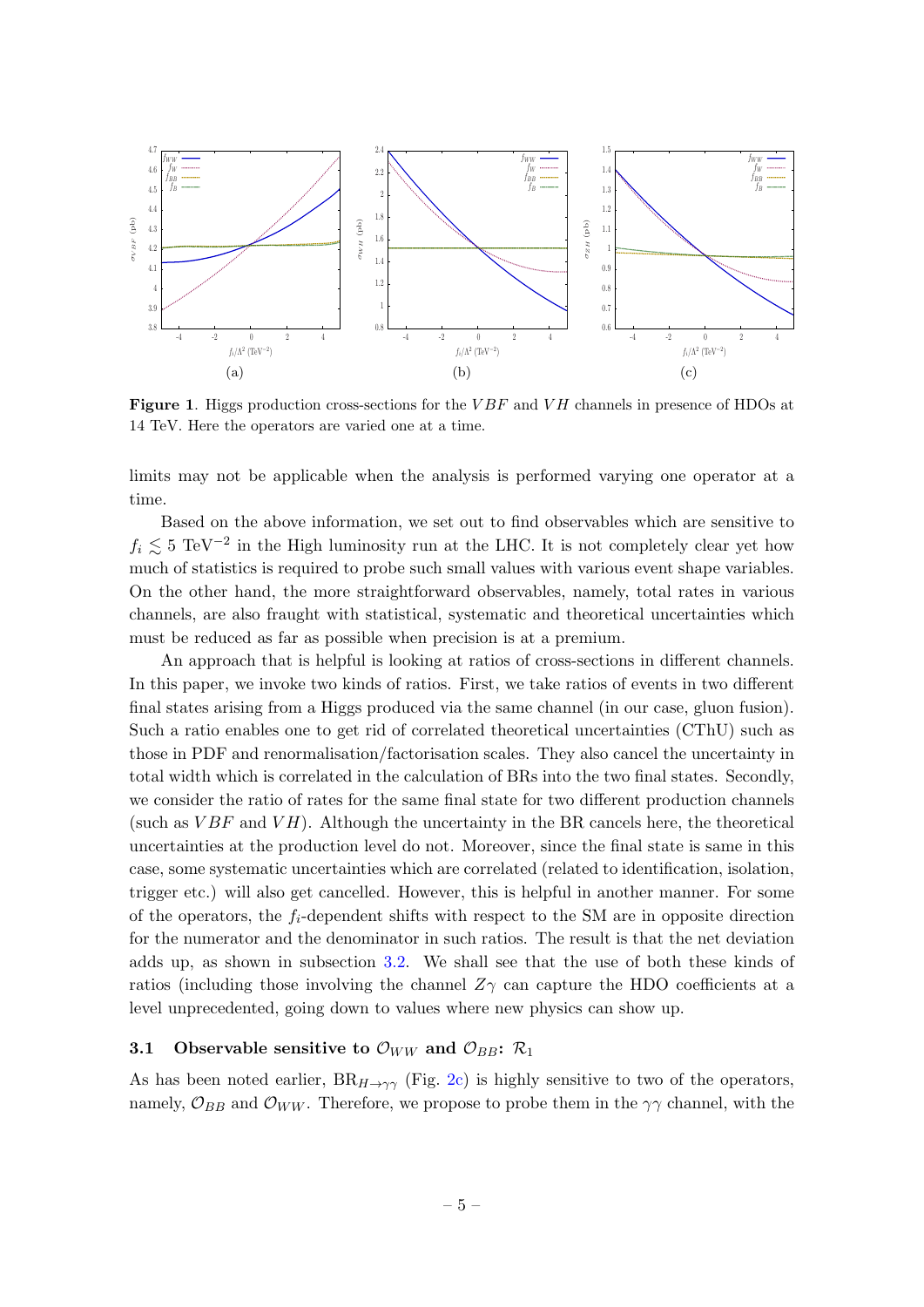<span id="page-6-4"></span><span id="page-6-2"></span><span id="page-6-1"></span>

<span id="page-6-3"></span>**Figure 2.** Branching ratios of  $H \to WW^*, ZZ^*, \gamma\gamma, Z\gamma$  in presence of HDOs. The operators are varied one at a time.

Higgs produced through gluon-gluon fusion  $(ggF)$ . This final state is clean for reconstruction, and has high statistics. We should mention here that if we consider the simultaneous presence of more than one operators, then there is a "blind-direction" in the parameter space  $f_{WW} \approx -f_{BB}$  where  $BR_{H\rightarrow\gamma\gamma}$  mimics the SM value. This is because the higherdimensional part of the  $H\gamma\gamma$  vertex is proportional to  $f_{WW} + f_{BB}$ . Also, for the non-trivial range  $f_{WW} = f_{BB} \approx -3$ ,  $BR_{H\rightarrow\gamma\gamma}$  mimics the SM value, due to parabolic dependence of the diphoton rate on the HDO coefficients. Therefore, the Higgs produced through  $ggF$ followed by its decay to  $\gamma\gamma$  cannot be used alone to probe these two 'special' regions of the parameter space. We construct the observable

<span id="page-6-0"></span>
$$
\mathcal{R}_1(f_i) = \frac{\sigma_{\text{ggF}} \times \text{BR}_{H \to \gamma\gamma}(f_i)}{\sigma_{\text{ggF}} \times \text{BR}_{H \to WW^* \to 2\ell 2\nu}(f_i)},\tag{3.1}
$$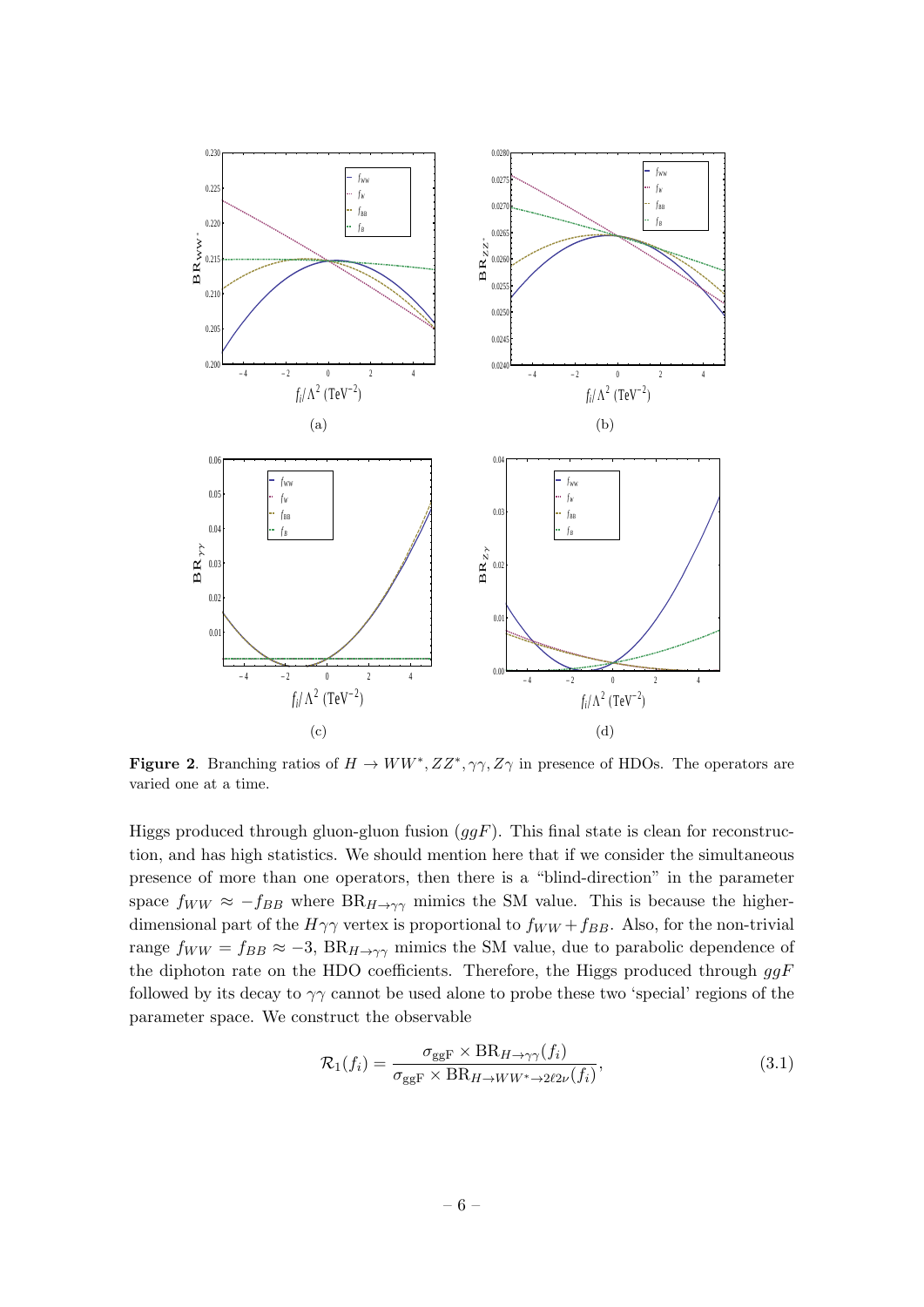where  $\ell = e, \mu$  and  $f_i$ 's are the operator coefficients. As explained earlier, the CThU in production as well as total width cancels here; so does the K-factor in the production rate. Clearly,  $\mathcal{R}_1$  can also be expressed as the ratio of two signal strengths as follows,

$$
\mathcal{R}_1(f_i) = \frac{\mu_{\gamma\gamma}^{\rm ggF}(f_i)}{\mu_{WW^*}^{\rm ggF}(f_i)} \times \frac{(\sigma_{\rm ggF} \times \text{BR}_{H \to \gamma\gamma})^{\rm SM}}{(\sigma_{\rm ggF} \times \text{BR}_{H \to WW^* \to 2\ell 2\nu})^{\rm SM}}.
$$
\n(3.2)

Therefore, already measured  $\gamma\gamma$  and  $WW^*$  signal strengths can be used to constrain the operator coefficients affecting the ratio  $\mathcal{R}_1$ . The efficiency of acceptance cuts does not affect the results, for values of  $f_{WW}$  and  $f_{BB}$  which are of relevance here because for such small values of the parameter coefficients the change in experimental cut-efficiencies is negligible. On top of that, for the  $ggF$  production mode, these operators only affect the decay vertices and hence the cut-efficiencies are but modified by a very small extent. We must also note that in defining  $\mathcal{R}_1$  a full jet-veto (0-jet category) has been demanded for both the numerator and the denominator to reduce the uncertainties related to the different jet-requirement in the final state. Besides, in the denominator, the  $WW^*$  pair is considered to decay into both same flavour (ee +  $\mu\mu$ ) and different flavour (e $\mu + \mu e$ ) final states to improve the statistics.

## <span id="page-7-0"></span>3.2 Observable sensitive to  $\mathcal{O}_{WW}$  and  $\mathcal{O}_W$ :  $\mathcal{R}_2$

It turns out that the  $f_{WW}$  and  $f_W$  affect (to one's advantage) the ratio of events in a particular Higgs decay mode in the  $VBF$  and  $VH$  channels. This captures the new physics at the production level. By considering the same final states from Higgs decay, some theoretical uncertainties in the decay part cancels out. The production level uncertainties, including the K-factors, however, do not cancel here. In our calculation, the next-to-next-to leading order (NNLO) K-factors have been assumed to be the same as in the SM, expecting that the presence of HDO does not effect the  $K$ -factors much. For precise estimate of the observed ratio, one of course has to incorporate the modified cut efficiencies due to the new operators, though such modifications may be small. The other, important advantage in taking the above kind of ratio is that, for not-too-large  $f_{WW}$  or  $f_W$  (in the range  $[-5, +5]$ ), the deviations of the  $VBF$  and  $VH$  cross-sections are in opposite directions. The generic deviation for the rate in any channel can be parametrized as

$$
\sigma_{\text{prod.}}^{\text{HDO}} = \sigma_{\text{prod.}}^{\text{SM}} \times (1 + \delta_{\text{prod.}}). \tag{3.3}
$$

From Fig. [1a,](#page-5-2)  $\delta_{VBF}$  is positive in the range  $f_{WW}$ ,  $f_W > 0$ . On the other hand, in the same region of the parameter space,  $\delta_{\text{VH}}$  is negative as evident from Figs. [1b](#page-5-3) and [1c.](#page-5-4) Hence, on taking the ratio  $\sigma_{\text{VBF}}^{\text{HDO}} / \sigma_{\text{VH}}^{\text{HDO}}$ , the deviation from SM is

$$
\frac{\sigma_{\text{VBF}}}{\sigma_{\text{VH}}} = \frac{\sigma_{\text{VBF}}^{\text{SM}}}{\sigma_{\text{VH}}^{\text{SM}}} \times \left(1 + \delta_{\text{VBF}} - \delta_{\text{VH}} + \mathcal{O}(\delta^2)\right). \tag{3.4}
$$

Thus this ratio further accentuates the deviation from SM behaviour. As an example, if we consider the parameter choice  $f_W = 2$ , then  $\delta_{VBF} \approx 3.6\%$  and  $\delta_{WH} \approx 10\%$ . However,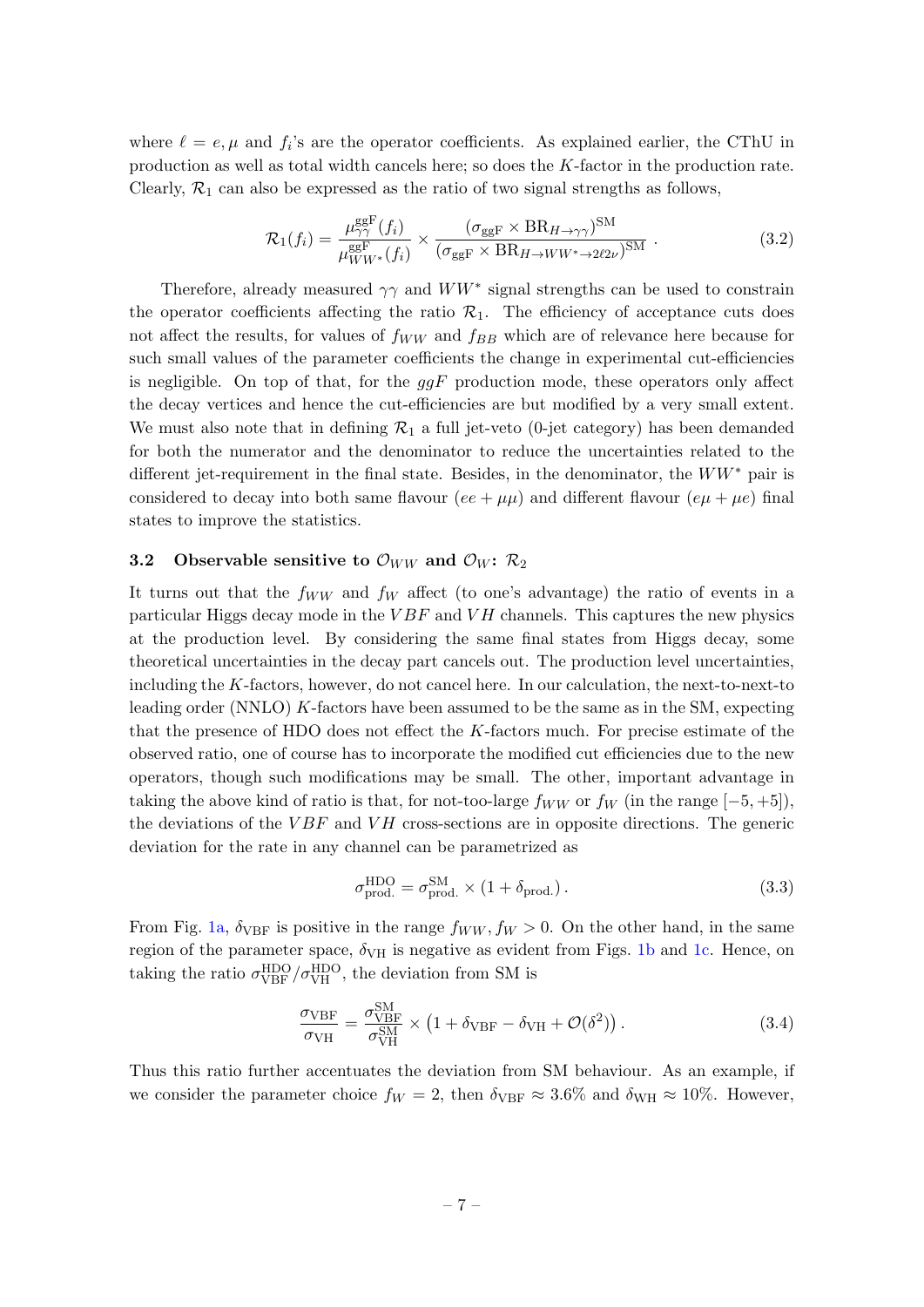from the ratio, the combined  $\delta_{VBF+WH} \approx 15\%$ , which is a clear indication of why we should consider such ratios. We thus define our next observable

<span id="page-8-1"></span>
$$
\mathcal{R}_2(f_i) = \frac{\sigma_{\text{VBF}}(f_i) \times \text{BR}_{H \to \gamma\gamma}(f_i)}{\sigma_{\text{WH}}(f_i) \times \text{BR}_{H \to \gamma\gamma}(f_i) \times \text{BR}_{W \to \ell\nu}},\tag{3.5}
$$

where the  $\gamma\gamma$  final state has been chosen because of its clean character and reconstructibility of the Higgs mass. It should be remembered, however, that  $f_{WW}$ ,  $f_{BB}$  in the range  $-3$  to 0 causes the diphoton branching ratio to undergo a further dip. This can adversely affect the statistics, and thus the high luminosity run is required for an exhaustive scan of the admissible ranges of the above coefficients.

# <span id="page-8-0"></span>3.3 Observable sensitive to  $\mathcal{O}_B$ :  $\mathcal{R}_3$

The operator  $\mathcal{O}_B$  is sensitive to  $H \to ZZ^*$  and  $H \to Z\gamma$ . In the former mode, the sensitivity of  $f_B$  is limited (see the green curve in Fig. [2b\)](#page-6-2) and can be appreciable only for larger f<sub>B</sub>. The partial decay width  $\Gamma_{H\to Z\gamma}$ , on the other hand is rather sensitive to all the four operators under study (Fig. [2d\)](#page-6-3), primarily due to the fact that the new  $HZ\gamma$  vertex contributes practically as the same order as in the SM. However, the present statistics in this channel is poor [\[57,](#page-22-1) [58\]](#page-22-2). We expect better bounds on  $\mathcal{O}_{WW}$ ,  $\mathcal{O}_{BB}$  and  $\mathcal{O}_{W}$  from the measurements of  $\mathcal{R}_1$  and  $\mathcal{R}_2$ . We use  $\mathcal{R}_3$  for the 14 TeV 3000 fb<sup>-1</sup> run to constrain  $f_B$ only, for which other channels fail. In the same spirit as for  $\mathcal{R}_1$ , we thus define our third observable

$$
\mathcal{R}_3(f_i) = \frac{\sigma_{\text{ggF}} \times \text{BR}_{H \to Z\gamma \to 2\ell\gamma}(f_i)}{\sigma_{\text{ggF}} \times \text{BR}_{H \to WW^* \to 2\ell 2\nu}(f_i)},\tag{3.6}
$$

where  $\ell = e, \mu$  and here again the CThU cancels. Here also, we must note that in defining  $\mathcal{R}_3$  a full jet-veto has been demanded for both the numerator and the denominator. For the numerator, the Z boson's decay to both an electron pair and a muon pair is considered. Besides, in the denominator, the  $WW^*$  pair is taken to decay similar to the  $\mathcal{R}_1$  case.

**Comparison with the**  $\kappa$ **-framework :** In principle, studies in terms of ratios in different channels can be carried also in the  $\kappa$ -framework [\[8,](#page-19-9) [59–](#page-22-3)[61\]](#page-22-4) in which couplings are modified just by scale factors. It should, however, be remembered that the present analysis involves new Lorentz structures and hence brings non-trivial interference terms in the squared amplitudes. Unlike the situation with overall scaling, this prevents the cancellation of the modifying couplings when one considers ratios of events taking (SM+BSM) effects into account.

Even though the ratio  $\mathcal{R}_1$  ( $\mathcal{R}_3$ ), dominated by  $H\gamma\gamma$  ( $HZ\gamma$ ) vertex, contains no new Lorentz structures, it is still sensitive to the HDOs due to the presence of the HWW vertex in the denominator. Therefore, these ratios, although apparently similar to ratios employing the  $\kappa$ -framework, are different in practice.  $\mathcal{R}_2$  is a ratio of  $\sigma_{VBF}$  and  $\sigma_{WH}$  which are sensitive to the operator coefficients as shown in Fig. [1.](#page-5-1) In the  $\kappa$ -framework,  $\sigma_{VBF}$  is dominated by the WWH vertex and hence  $\kappa_{WW}$  will approximately cancel in  $\mathcal{R}_2$ . On the other hand, there will be no trivial cancellations between the numerator and denominator in the HDO-framework.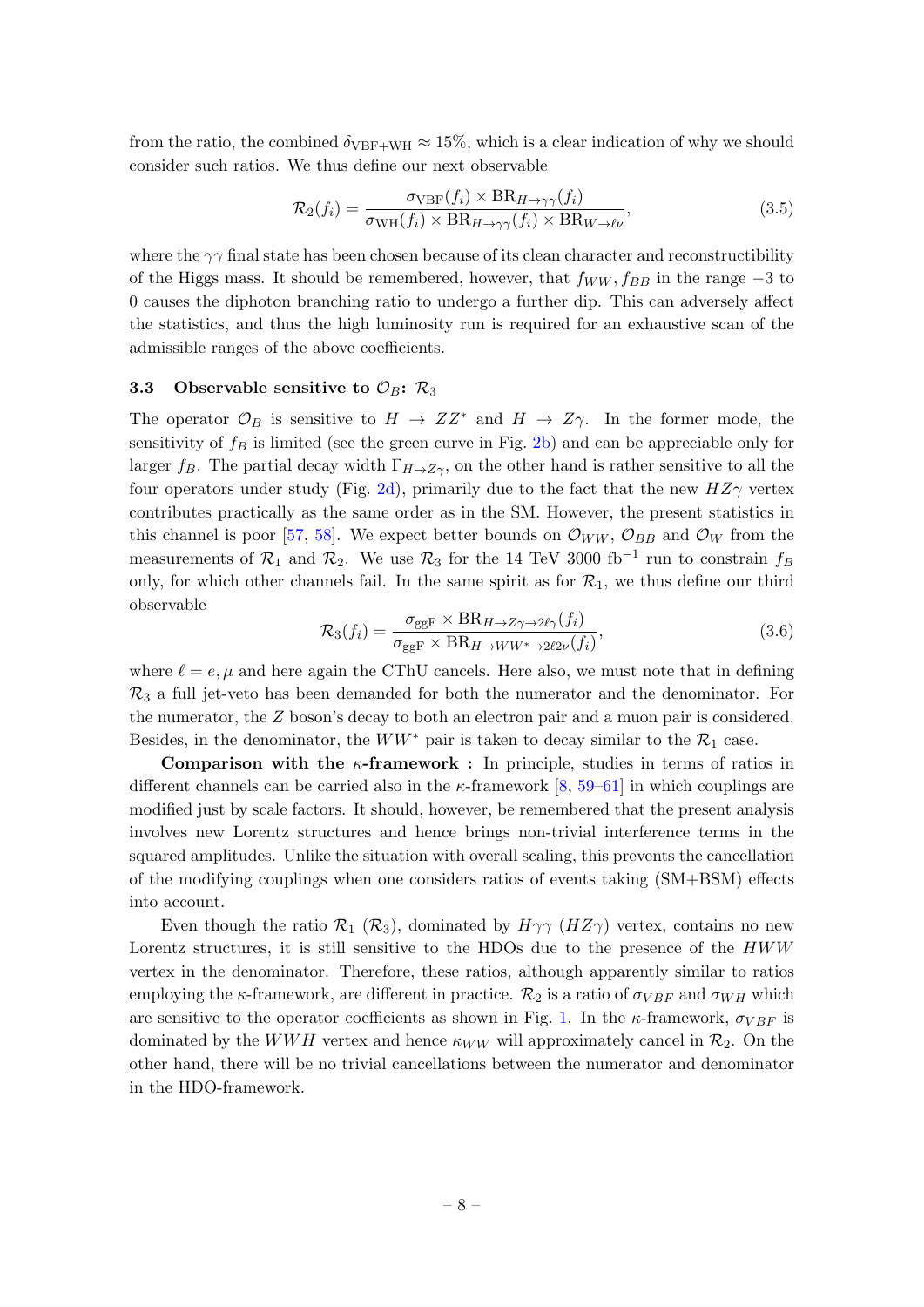#### <span id="page-9-0"></span>4 Results of the analysis

For our subsequent collider analysis, the chain we have used is as follows - first we have implemented the relevant dimension-6 interaction terms as shown in Eq. [\(2.4\)](#page-3-1) in Feyn-Rules [\[62\]](#page-22-5), and generated the Universal FeynRules Output (UFO) [\[63\]](#page-22-6) model files. These UFO model files have been used in the MONTE-CARLO (MC) event generator MAD-GRAPH  $[64]$  to generate event samples. Next, the parton-showering and hadronisation are performed using Pythia [\[65\]](#page-22-8) and finally detector level analyses is carried using Delphes [\[66\]](#page-22-9).

Before we discuss the phenomenological aspects of the aforementioned observables, we re-iterate below the various kinds of uncertainties considered. The two major classes of observables where these uncertainties arise are as follows:

• Same production channel but different final states:

In such cases (as in  $\mathcal{R}_1$  and  $\mathcal{R}_3$ ), the correlated uncertainties lie in PDF+ $\alpha_s$ , QCDscale and in the total Higgs decay width,  $\Gamma_H$ . However, uncertainties in the partial decay widths are uncorrelated <sup>[4](#page-9-1)</sup>. Statistical uncertainties for distinct final states are always uncorrelated and are retained in our analysis. We also assume some systematic uncertainties, whenever shown, to be fully uncorrelated. All surviving uncertainties are added in quadrature to estimate total uncertainties related to our observables.

• Different production channels but same final state:

For such observables ( $\mathcal{R}_2$  in our definition), the only correlated uncertainty is in  $BR_{H\to\gamma\gamma}$ . All other uncertainties are uncorrelated and hence are added in quadrature (including the uncertainties in the numerator and the denominator of the ratio  $\mathcal{R}_2$ ). Beside the already mentioned theoretical uncertainties, we also encounter some additional theoretical uncertainty related to the QCD-scale in the  $WH$  mode, which we separately discuss in subsection [4.3.](#page-14-0)

We further assume that the percentage uncertainties remain same even after the inclusion of the anomalous couplings. In order to illustrate, how the uncertainties are taken into consideration, we list the theoretical uncertainties related to relevant Higgs BR and total width in Table [1,](#page-10-0) and related to various production cross-sections in Table [2.](#page-10-1) In Table [3,](#page-10-2) we present the number of surviving events after the selection cuts in the SM at 14 TeV with 3000 fb−<sup>1</sup> integrated luminosity in the pure production modes. These numbers are taken from Refs. [\[68,](#page-22-10) [69\]](#page-22-11) except for the  $\gamma\gamma$  channel in the VBF production mode, which we estimate by applying a fixed  $p_T$ -cut (keeping other cuts are same as in Ref. [\[68\]](#page-22-10)) of 50 GeV on both the tagged jets instead of  $\eta$ -dependent jet selection cuts as used in the same reference. The number of events have been computed by removing the contaminations from other production mechanisms which will reduce the number of events and hence enhance the statistical uncertainties (which roughly goes as  $\sqrt{N_S + N_B}/N_S$ , with  $N_S$  and  $N_B$  being respectively the number of surviving signal and background events after selection cuts).

<span id="page-9-1"></span><sup>&</sup>lt;sup>4</sup>We must mention here that  $\Gamma_{H\to\gamma\gamma}$  and  $\Gamma_{H\to Z\gamma}$  have tiny correlations with  $\Gamma_{H\to WW^*}$  because of the W-boson loop in the former two cases. However, in this present analysis we neglect such small correlations and consider these partial decay widths to be mostly uncorrelated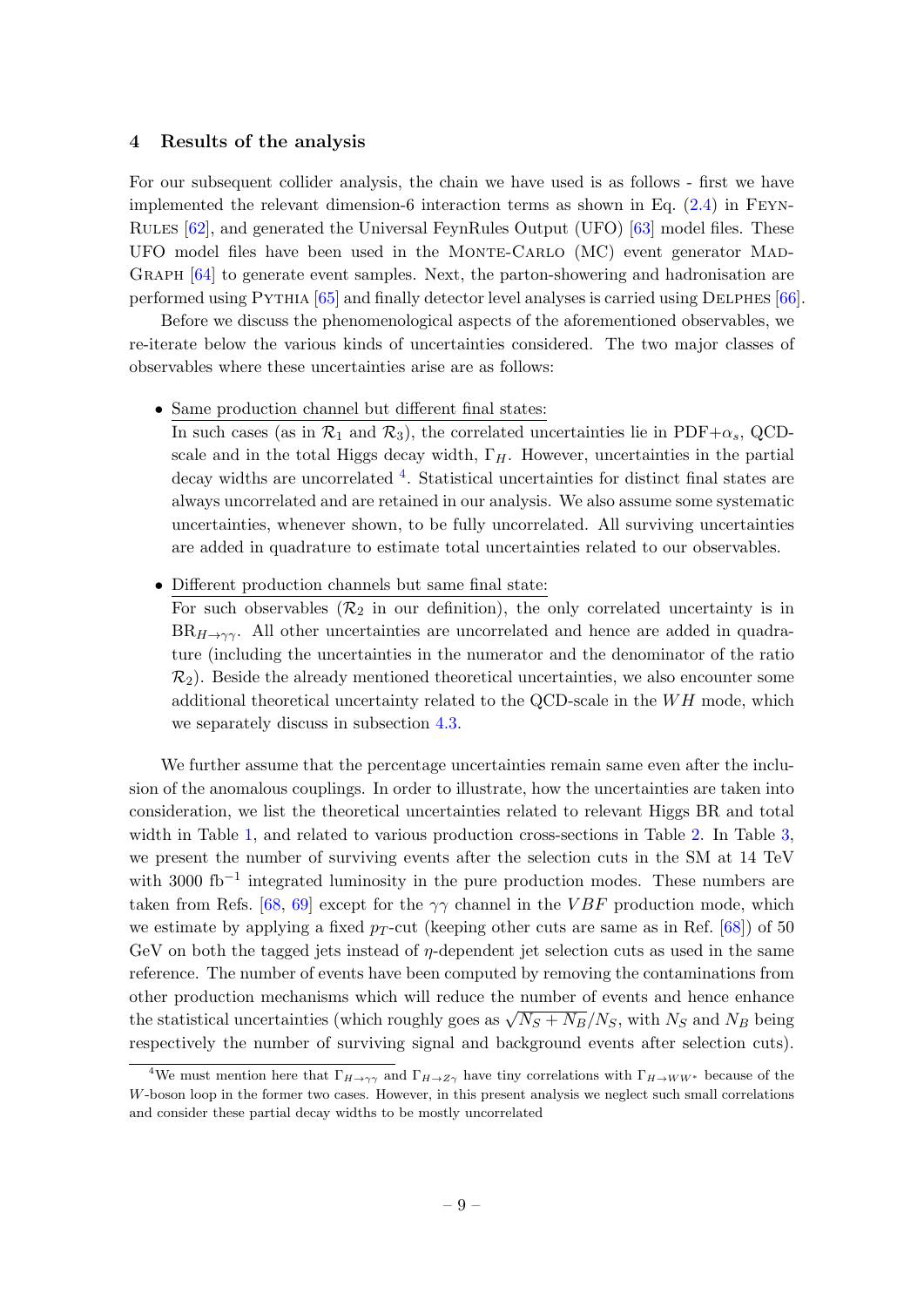<span id="page-10-0"></span>

| <b>SM</b> Quantity              | Value                 | +ve uncert. $\%$ | $-ve$ uncert. $\%$ |
|---------------------------------|-----------------------|------------------|--------------------|
| $BR_{H\rightarrow\gamma\gamma}$ | $2.28 \times 10^{-3}$ | $+4.99$          | $-4.89$            |
| $BR_{H\rightarrow WW^*}$        | $2.15 \times 10^{-1}$ | $+4.26$          | $-4.20$            |
| $BR_{W\rightarrow e\nu_e}$      | $1.07 \times 10^{-1}$ | $+0.16$          | $-0.16$            |
| $BR_{W\to\mu\nu_\mu}$           | $1.06 \times 10^{-1}$ | $+0.15$          | $-0.15$            |
| $BR_{H\rightarrow Z\gamma}$     | $1.54 \times 10^{-3}$ | $+9.01$          | $-8.83$            |
| $BR_{Z\rightarrow ee}$          | $3.36 \times 10^{-2}$ | $+0.004$         | $-0.004$           |
| $BR_{Z\rightarrow \mu\mu}$      | $3.37 \times 10^{-2}$ | $+0.007$         | $-0.007$           |
| Total $\Gamma_H$                | $4.07 \text{ MeV}$    | $+3.97$          | $-3.94$            |

**Table 1.**  $BR_{H\to\gamma\gamma}$ ,  $BR_{H\to WW^*}$ ,  $BR_{H\to Z\gamma}$ ,  $BR_{W\to\ell\nu}$ ,  $BR_{Z\to\ell\ell}$  and total Higgs width  $\Gamma_H$  (MeV) and their % uncertainties (+ve and −ve refer to positive and negative uncertainties respectively) for a Higgs of mass 125 GeV ( $m_W = 80.385$  GeV and  $m_Z = 91.1876$  GeV). These numbers are taken from the LHC Higgs Cross Section Working Group page [\[67\]](#page-22-12).

<span id="page-10-1"></span>

| Process | 'pb<br>$\sigma$ | +QCD-Scale $%$ | $-QCD-Scale$ % | +(PDF+ $\alpha$ s) % | $-(PDF+\alpha_S)\%$ |
|---------|-----------------|----------------|----------------|----------------------|---------------------|
| ggF     | 49.47           | $+7.5$         | $-8.0$         | $+7.2$               | $-6.0$              |
| VBF     | 4.233           | $+0.4$         | $-0.5$         | $+3.3$               | $-3.3$              |
| WН      | 1.522           | $+0.8$         | $-1.6$         | $+3.2$               | $-3.2$              |
| ZΗ      | 0.969           | $+4.0$         | $-3.9$         | $+3.5$               | $-3.5$              |

**Table 2.** The cross-sections of relevant Higgs production ( $m_H = 125$  GeV) channels and their QCD-Scale and  $PDF+\alpha_s$  uncertainties in %. These numbers are again taken from the LHC Higgs Cross Section Working Group page [\[67\]](#page-22-12).

<span id="page-10-2"></span>

|               | K1                                      | R2                                   | $\mathcal{R}_3$                  |
|---------------|-----------------------------------------|--------------------------------------|----------------------------------|
| $N_S^{num}$   | 47724 $(\gamma \gamma \text{ in } ggF)$ | 194 $(\gamma \gamma$ in $VBF)$       | 1989 $(Z\gamma \text{ in } ggF)$ |
| $N_B^{num}$   | $3.16 \times 10^{6}$                    | 1041                                 | 691931                           |
| $N^{den}_{S}$ | 40850 ( $WW^*$ in $ggF$ )               | 238 $(\gamma \gamma \text{ in } WH)$ | 40850 ( $WW^*$ in $ggF$ )        |
| $N_B^{den}$   | 366450                                  | 995                                  | 366450                           |

Table 3. Number of surviving events (taken from Refs. [\[68,](#page-22-10) [69\]](#page-22-11)) after the selection cuts in the SM at 14 TeV with 3000 fb<sup>-1</sup> integrated luminosity. These numbers are used to compute the statistical uncertainties (which goes as  $\sqrt{N_S + N_B}$ ) $N_S$ , where  $N_S$  and  $N_B$  are respectively the number of surviving signal and background events after selection cuts) related to the numerator and denominator of the three observables. Number of events in the  $VBF(\gamma\gamma)$  channel is computed by applying a fixed  $p_T$ -cut (keeping other cuts same as in Ref. [\[68\]](#page-22-10)) of 50 GeV on both the tagged jets instead of  $\eta$ -dependent jet selection cuts as used in the same reference. Number of events for  $\gamma\gamma$  in  $\mathcal{R}_1$ ,  $Z\gamma$  in  $\mathcal{R}_3$  and  $WW^*$  for  $\mathcal{R}_1$  and  $\mathcal{R}_3$  are obtained after putting 0-jet veto and demanding only  $ggF$  events. The superscripts num and den signifies the numerators and denominators of the three observables.

For instance, the reported number of  $\gamma\gamma$  events for an integrated luminosity of 3000 fb<sup>-1</sup> is 49200 with a 3% contamination from  $VBF$  (Table 3 in Ref. [\[68\]](#page-22-10)). In our analysis we have used  $N_S = 47724 (= 0.97 \times 49200)$  to compute the statistical uncertainty. Similarly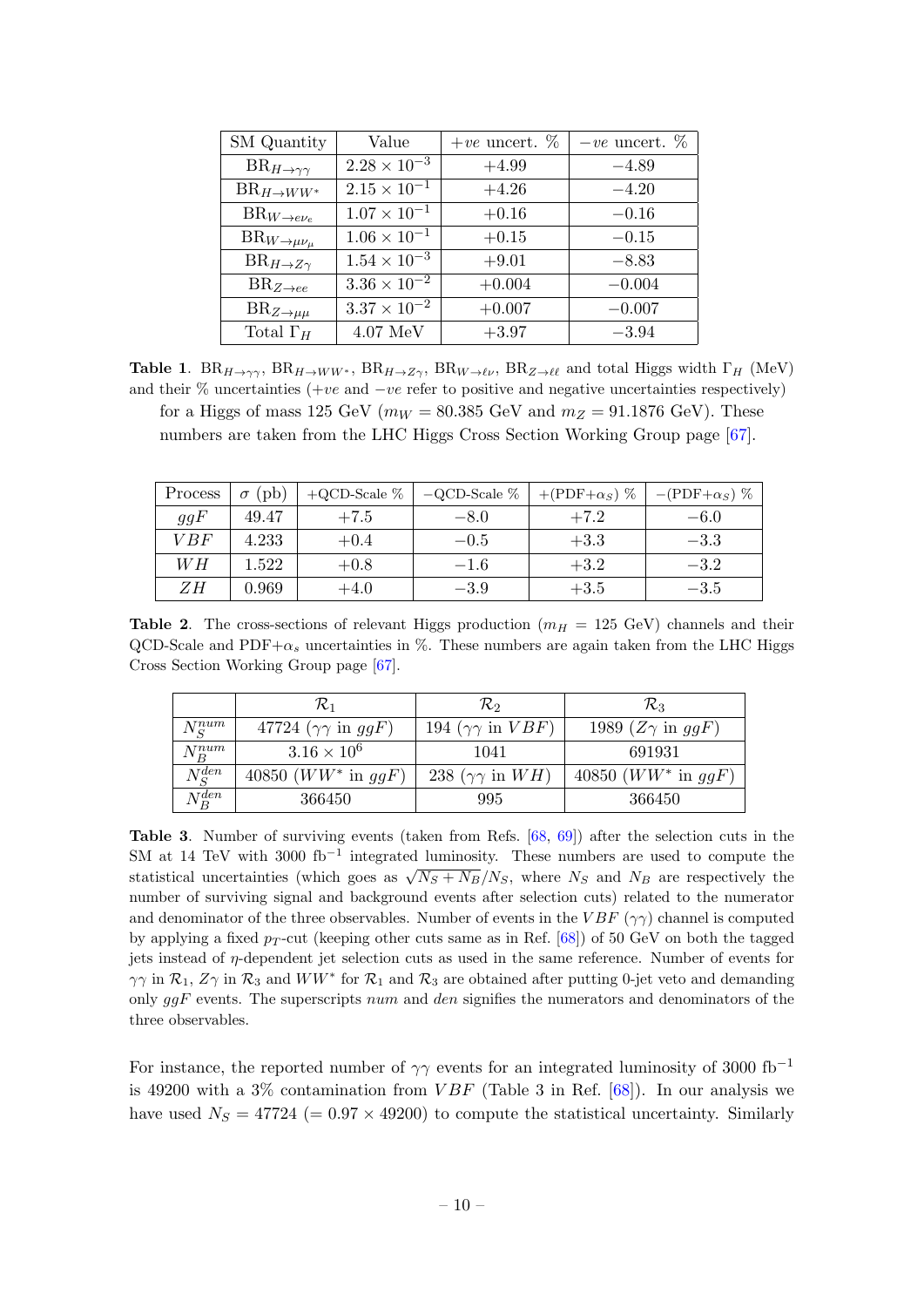<span id="page-11-1"></span><span id="page-11-0"></span>

| 2.87 % | 13.83 % | $29.63\%$ |
|--------|---------|-----------|

**Table 4.** Statistical uncertainty for the observables  $\mathcal{R}_1$ ,  $\mathcal{R}_2$  and  $\mathcal{R}_3$ . The numbers are obtained after doubling the number of signal and background events given in Table [3](#page-10-2) in order to account for both ATLAS and CMS experiments.

|           |                                                                                               | ハ                                 | バっ                                |
|-----------|-----------------------------------------------------------------------------------------------|-----------------------------------|-----------------------------------|
| Numerator | 2.5\% $(\gamma \gamma \text{ in } q \text{ gF})$                                              | 9.1\% $(\gamma \gamma$ in $VBF$ ) | 3.1\% $(Z\gamma \text{ in } ggF)$ |
|           | Denominator   3.4% $(WW^*$ in $ggF)$   5.0% $(\gamma\gamma$ in $WH)$   2.8% $(WW^*$ in $ggF)$ |                                   |                                   |

Table 5. Systematic uncertainties used in our analysis to compute the total uncertainties related to the three observables. The numbers shown here are combination of various types of relevant systematic uncertainties added in quadrature taken from Refs. [\[57,](#page-22-1) [70,](#page-22-13) [71\]](#page-23-0).

a 30% contamination in the VBF category due to  $qqF$  (Table 3 in Ref. [\[68\]](#page-22-10)) has also been taken into consideration. In doing so, we are giving conservative estimates on the statistical uncertainties. All entries in Table [3](#page-10-2) are shown after removing contamination to compute conservative statistical uncertainties. We must note that, while computing the statistical uncertainties (as shown in Table [4\)](#page-11-0) for all the three ratios, we double the number of events in Table [3](#page-10-2) to roughly accommodate two independent experiments to be performed by ATLAS and CMS. Here, we assume that ATLAS and CMS will analyse the same channels with similar set of selection cuts and will roughly obtain same number of events in the actual experiment. It is also assumed that the overall performance of ATLAS and CMS will be similar, integrated over a large luminosity. In future, when the data become actually available, one would be able to compute the exact statistical uncertainties. However, we must note that one should actually take the number of events in the *side-band*  $(N_{side-band})$  in order to compute the statistical uncertainties. The procedure we follow gives conservative values for the statistical uncertainties. In future, the actual experiments will provide us  $N_{side-band}$  which will allow us to compute accurate statistical uncertainties. However, the side-band analysis is beyond the scope of this paper as the data for the 14 TeV run at 3000 fb<sup>-1</sup> is yet unavailable.

We also use some systematic uncertainties in our analysis as listed in Table [5](#page-11-1) (Refs. [\[57,](#page-22-1) [70,](#page-22-13) [71\]](#page-23-0)). In the future, it is quite expected, various systematic uncertainties will reduce by improving their modelling. To be conservative, we have used various important uncorrelated systematic uncertainties as used in Refs. [\[57,](#page-22-1) [70,](#page-22-13) [71\]](#page-23-0) for 7+8 TeV analysis. For the observable  $\mathcal{R}_1$ , since we are applying same jet veto (*i.e.* 0-jet category), the systematic uncertainties related to the jet energy scale, jet vertex fraction etc. will not be present. On the other hand, due to the different final state, systematic uncertainties related to the photon and lepton identification and isolation, missing energy trigger etc. will remain. In a similar fashion, for  $\mathcal{R}_2$  and  $\mathcal{R}_3$  various correlated systematic uncertainties will cancel between their respective numerator and denominator.

Next, we consider the ratio  $\mathcal{R}_1$  in the light of both the existing data and those predicted for the high energy run. For  $\mathcal{R}_2$  and  $\mathcal{R}_3$ , only a discussion in terms of 14 TeV rates is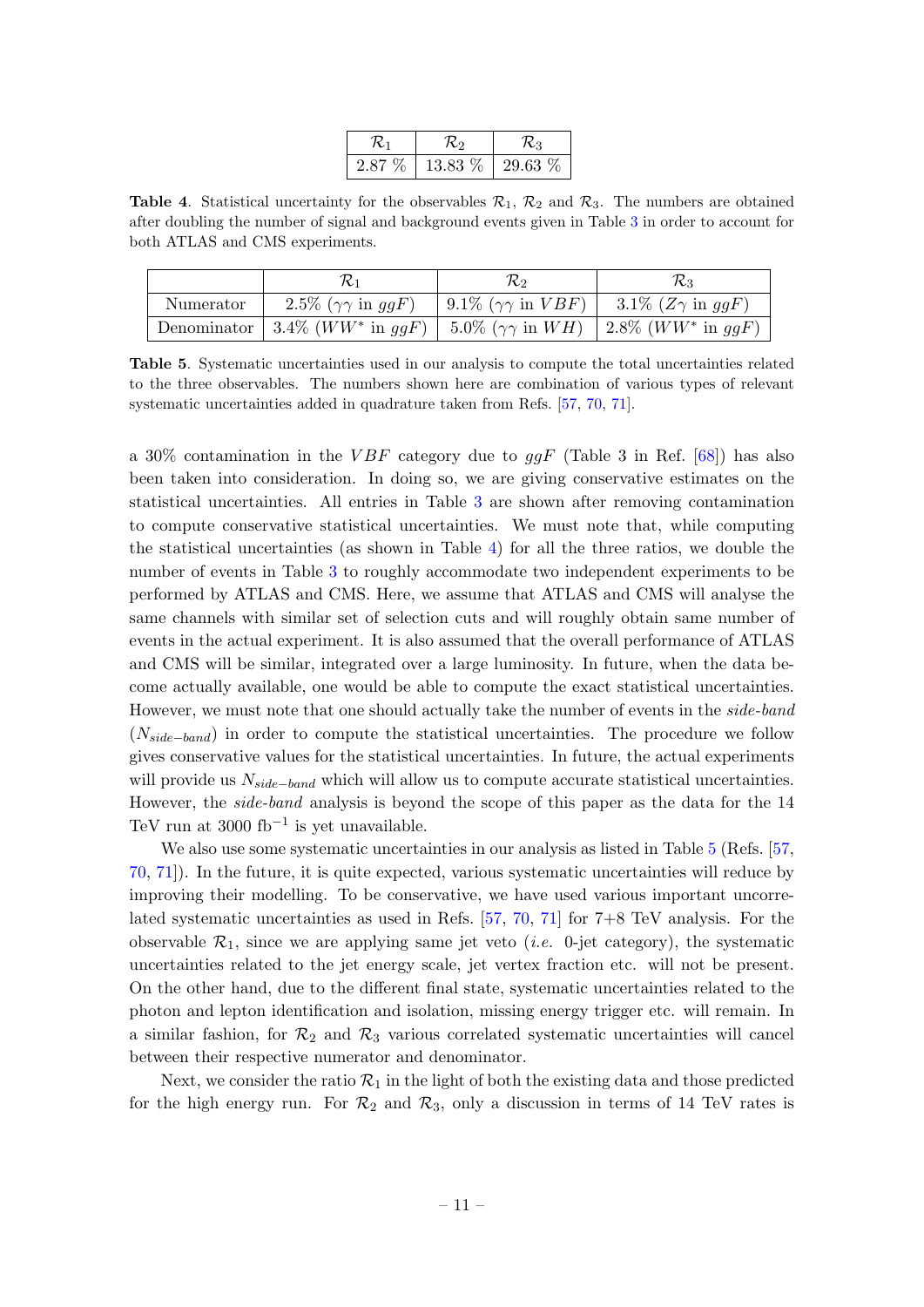relevant, as the currently available results have insufficient statistics on these.

# <span id="page-12-0"></span>4.1  $R_1 @ 7+8$  TeV

Before predicting the bounds from the 14 TeV HL run, let us form an idea about the constraints from the 7+8 TeV Higgs data in the  $\gamma\gamma$  and  $WW^*$  channels. In Table [6,](#page-13-1) we show the *exclusive* signal strengths in the  $\gamma\gamma$  and  $WW^*$  final states through the ggF production mode as reported by ATLAS [\[70,](#page-22-13) [71\]](#page-23-0) and CMS [\[72,](#page-23-1) [73\]](#page-23-2).

We must emphasize that the categorization introduced by the ATLAS and CMS experiments are used to enhance the sensitivity for the Higgs boson signal (Tables II and III in Ref. [\[70\]](#page-22-13)). The signal strengths  $(\mu)$  shown in Fig. 17 include these contaminations. These signal strengths are further combined to give specific production categories as shown in Fig. 18. For instance  $\mu$  for ggF categories is the combination of the four categories, viz. central low  $P_{T_t}$ , central high  $P_{T_t}$ , forward low  $P_{T_t}$  and forward high  $P_{T_t}$ . Therefore, the  $\mu$  for specific categories in Fig. 18 is not *exclusive*. However, while obtaining the  $\mu$  for a specific production mode in Fig. 19, the effect of contaminations are properly removed (by knowing the amount of contaminations from Monte-Carlo simulation for the SM) and therefore, these are the exclusive signal strengths. The removal of contaminations includes not only the subtraction of production mechanisms that are not of interest but also the propagation of errors. The experiments have taken into account the impact on the statistical, systematic and theoretical errors for the extraction of the *exclusive* signal strengths. Therefore, the *exclusive*  $\mu$  will generally contain larger uncertainty. For example one can see that the error on the global signal strength is significantly better than that extracted for individual production mechanisms. For instance, in Ref. [\[70\]](#page-22-13), where ATLAS reports on signal strengths with the di-photon channel, the global signal strength is  $\mu = 1.17 \pm 0.27$ , which leads to an accuracy of 23%, whereas for the signal strength of gluon-gluon fusion (ggf)  $\mu_{ggf} = 1.32 \pm 0.38$ , corresponding to an accuracy of 29%. Same applies to the results reported by CMS in Ref. [\[72\]](#page-23-1).

Here we statistically combine the signal strengths for a particular final state as reported by the two experiments, using the following relations

<span id="page-12-2"></span>
$$
\frac{1}{\bar{\sigma}^2} = \sum_{i} \frac{1}{\sigma_i^2}; \qquad \frac{\bar{\mu}}{\bar{\sigma}^2} = \sum_{i} \frac{\mu_i}{\sigma_i^2},\tag{4.1}
$$

where  $\bar{\sigma}$  ( $\bar{\mu}$ ) refers to the combined 1 $\sigma$  uncertainty (signal strength) and  $\sigma_i$  ( $\mu_i$ ) signifies the corresponding uncertainties (signal strengths) in different experiments.

We compute all the surviving correlated theory errors and subtract them in quadrature from the errors in the numerator and denominator of the ratio  $\mathcal{R}_1$ , *viz.*  $\mathcal{R}_1^{num.} = \mu_{H-}^{ggF}$  $\widetilde{H} \rightarrow \gamma \gamma$   $\times$  $(\sigma_{ggF} \times BR_{H \to \gamma\gamma})^{SM}$  and  $\mathcal{R}_1^{den.} = \mu_{H \to WW^*}^{ggF} \times (\sigma_{ggF} \times BR_{H \to WW^*})^{SM} \times \sum_{\ell} BR_{W \to \ell \nu_{\ell}}^{2}$ <sup>[5](#page-12-1)</sup>. In Fig. [3,](#page-14-1) the red line is the theoretically computed  $\mathcal{R}_1$  which is independent of the centre of mass energy since  $\mathcal{R}_1$  is actually a ratio of two BRs. The outer (light green) band shows

<span id="page-12-1"></span><sup>&</sup>lt;sup>5</sup>For instance, the error associated with combined (ATLAS+CMS)  $\mu^{ggF}(H \to \gamma\gamma)$  *i.e.*  $\pm 0.26$  consists of theoretical, statistical and systematic uncertainties and, by subtracting the CThU  $(\pm 0.13)$  in quadrature we get ( $\pm$ 0.22) which will finally contribute to the uncertainty related to the numerator of  $\mathcal{R}_1$ .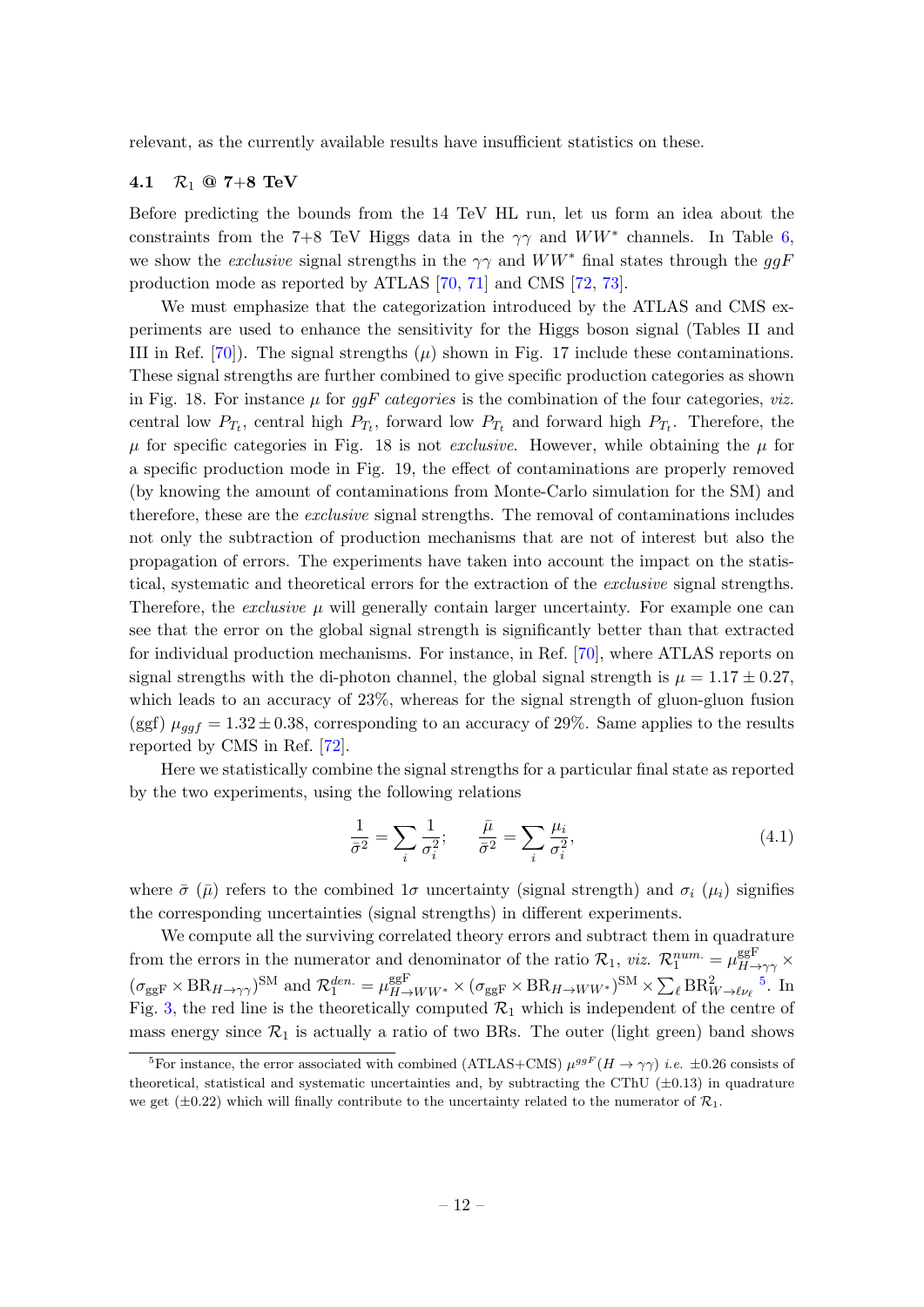<span id="page-13-1"></span>

| Experiment            | $\mu(H \to \gamma\gamma)$ in ggF | $\mu(H \to WW^* \to 2\ell E_T)$ in ggF |
|-----------------------|----------------------------------|----------------------------------------|
| ATLAS ( $@ 7+8 TeV$ ) | $1.32_{-0.38}^{+0.38}$           | $1.02_{-0.26}^{+0.29}$                 |
| CMS ( $@ 7+8 TeV$ )   | $1.12_{-0.32}^{+0.37}$           | $0.75^{+0.29}_{-0.23}$                 |
| Combined              | $1.21 \pm 0.26$                  | $0.88 \pm 0.19$                        |

**Table 6.** Measured Higgs Signal strengths in the  $\gamma\gamma$  and  $WW^*$  modes where Higgs is produced through only  $ggF$  channel using  $\sqrt{s} = 7 + 8$  TeV data by ATLAS [\[70,](#page-22-13) [71\]](#page-23-0) and CMS [\[60,](#page-22-14) [72\]](#page-23-1). Here we have combined the ATLAS and CMS signal strengths for a particular final state and production mode using Eq. [4.1.](#page-12-2)

the uncertainty comprising of the uncorrelated theoretical, statistical and systematic parts and the inner (dark green) band represents the total uncorrelated theory uncertainty. The black dashed line gives the experimental central value of  $\mathcal{R}_1$ . The ratio,  $\mathcal{R}_1$  is almost completely dominated by  $BR_{H\to\gamma\gamma}$  (since  $BR_{H\to WW^*}$  is not so sensitive on HDOs) and therefore highly sensitive to the operators  $\mathcal{O}_{WW}$  and  $\mathcal{O}_{BB}$ . The parabolic nature of the  $BR_{H\to\gamma\gamma}$  as functions of  $f_{WW}$  and  $f_{BB}$  leads to two disjoint allowed ranges of  $f_{WW} = f_{BB} \approx$  $[-3.32, -2.91] \cup [0.12, 0.57]$  $[-3.32, -2.91] \cup [0.12, 0.57]$  $[-3.32, -2.91] \cup [0.12, 0.57]$  as shown in Fig. 3. We should mention that the region between these two allowed ranges shows extremely low values of  $BR_{H\rightarrow\gamma\gamma}$  because of destructive interference between the SM and HDO might leads to poor statistics. If both  $\mathcal{O}_{WW}$  and  $\mathcal{O}_{BB}$  are present simultaneously with almost equal magnitude and opposite signs, the observable  $\mathcal{R}_1$  closely mimics the SM expectation, and to probe that 'special' region of parameter space we need to go for other observable like  $\mathcal{R}_2$ . The operators  $\mathcal{O}_W$  and  $\mathcal{O}_B$ are mostly insensitive to this observable mainly because  $BR_{\gamma\gamma}$  is independent of these operators and the dependence of  $BR_{WW*}$  on all four operators is comparatively weak (see Fig.  $2a)$ 

We compare our results with the existing bounds on these operators as obtained in lit-erature. For instance, the limits obtained in Fig. 3 (left panel) of Ref. [\[3\]](#page-19-2) on  $\mathcal{O}_{WW}$  and  $\mathcal{O}_{BB}$ at 68% CL are  $[-3.23, -2.61] \cup [-0.35, 0.27]$  (in TeV<sup>-2</sup>) for the ATLAS case. In obtaining these limits, they varied one operator at a time. This is similar in approach to our study where we have given a framework where one operator is varied at a time. Our bounds are in very good agreement with their results. The slightly different limits obtained by us are due to the use of more recent data in our case.

# <span id="page-13-0"></span>4.2  $R_1 @ 14 TeV$

Next, we present a projected study of  $\mathcal{R}_1$  for the 14 TeV run at 3000 fb<sup>-1</sup> of integrated luminosity. It should be noted here that the systematic uncertainties used here are for the 8 TeV run and we have assumed that they will not change significantly for the HL-LHC at 14 TeV. The inner bands, more clearly noticeable in Fig. [4b,](#page-15-0) contain only the uncorrelated theoretical errors, while the statistical and systematic errors are compounded in the outer bands. Clearly, the uncertainty gets reduced, as compared to  $\mathcal{R}_1$  ( $\textcircled{a}$  7 + 8 TeV), and we get an even smaller window around  $f_{WW}$  and  $f_{BB} \approx [-2.76, -2.65] \cup [-0.06, 0.04] \text{ TeV}^{-2}$ as shown in Fig. [4.](#page-15-1) The difference in this case is that the projected band is around the SM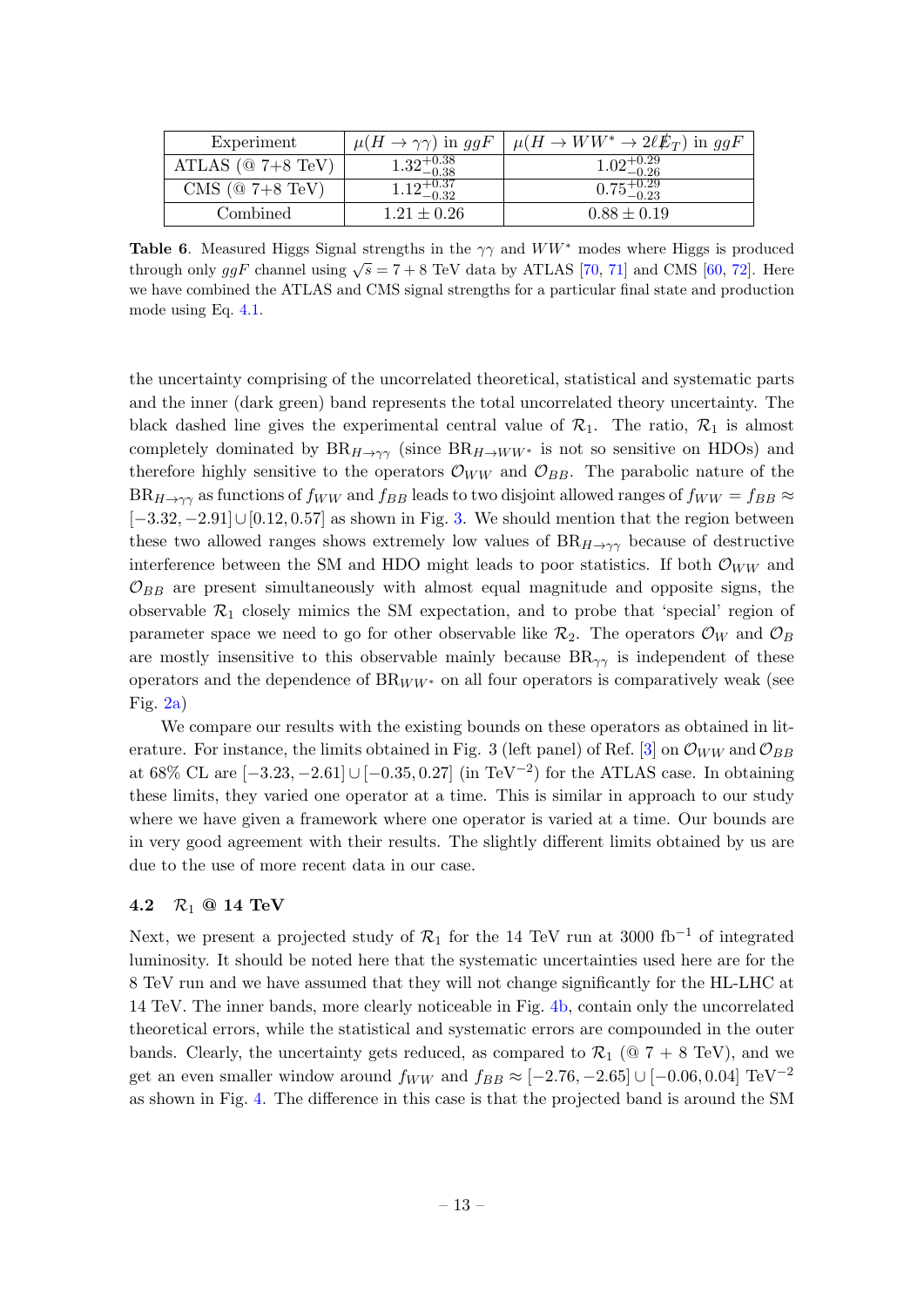

<span id="page-14-1"></span>**Figure 3.** (a)  $\mathcal{R}_1$  versus  $f_{WW}/\Lambda^2$  (TeV<sup>-2</sup>) and (b) same plot in magnified scale. Plots (a) and (b) are identical for  $f_{BB}/\Lambda^2$ . The red line is the theoretical expectation in presence of HDOs. The inner band (dark green) shows the uncorrelated theoretical uncertainty (UThU) and the outer (light green) band shows the total surviving uncorrelated uncertainty (UU) (uncorrelated theoretical + statistical + systematic) at 7+8 TeV computed using the  $\mu_{\gamma\gamma}$  and  $\mu_{WW^*}$  (CMS+ATLAS) results. The black dotted line is the corresponding central value. The uncertainty bands correspond to 68% CL.

in contrast to what was shown for the 7+8 TeV case, where the ratio of the experimental signal strengths was treated as the reference.

## <span id="page-14-0"></span>4.3  $R_2$  @ 14 TeV

We now show the potential of  $\mathcal{R}_2$  in deriving bounds on some of the operator coefficients at 14 TeV. As is evident from Eq.  $(3.5)$ , this ratio has the capacity to probe  $\mathcal{O}_W$  which cannot be constrained from  $\mathcal{R}_1$ . On the other hand, the operator  $\mathcal{O}_{BB}$ , though amenable to probe via  $\mathcal{R}_1$ , fails to show any marked effect on  $\mathcal{R}_2$  because  $BR_{H\to\gamma\gamma}$  gets cancelled in the ratio as defined by us. Also,  $\mathcal{O}_{BB}$  does not modify  $\sigma_{WH}$  but,  $\mathcal{R}_2$  is however sensitive to the operator  $\mathcal{O}_{WW}$  as both  $\sigma_{VBF}$  and  $\sigma_{WH}$  are sensitive to this.

By closely following the ATLAS analyses in the context of high luminosity LHC run, we have used a trigger cut of 50 GeV on jet  $p_T$ , instead of using  $\eta$ -dependent  $p_T$  cut for jets as used in Ref. [\[68\]](#page-22-10). The reason is that, a flat cut on the  $p_T$  will most certainly give us a less pessimistic number of final state events than that for the  $\eta$  dependent  $p<sub>T</sub>$  cuts and performs as good as the  $\eta$ -dependent cut to suppress the background. So, we estimate a slightly larger number of events, *i.e.* we obtain a better efficiency to the cuts for the flat  $p_T$  case as compared to what is predicted by ATLAS. For the WH production mode, we use a matched sample with  $WH + 0.1, 2$  jets with the W decaying leptonically. Finally we demand samples with a maximum of one jet in our analysis. In selecting this  $0 + 1$  jet sample, from a matched two jet sample, we encounter another theoretical scale uncertainty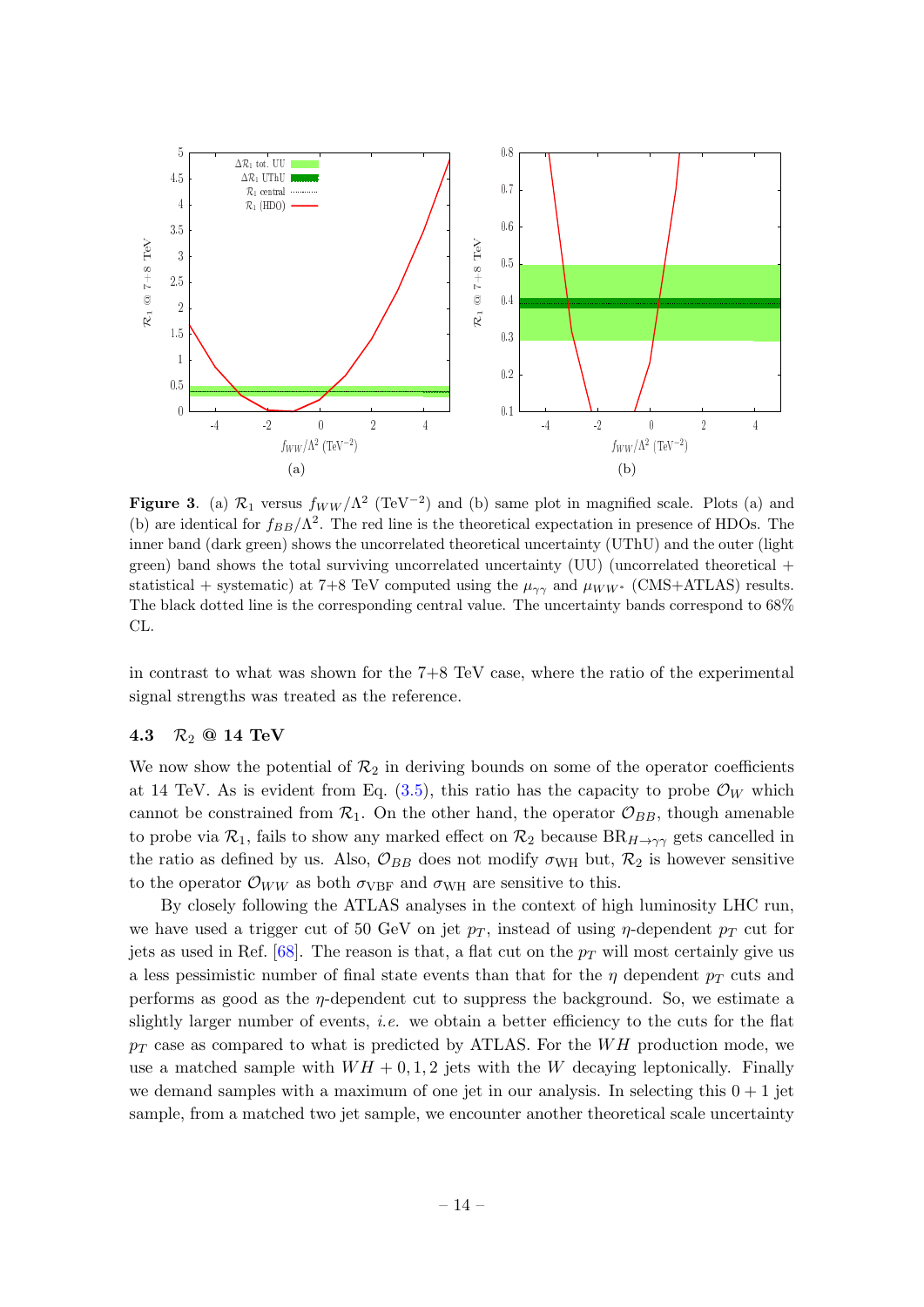

<span id="page-15-1"></span><span id="page-15-0"></span>**Figure 4.** (a)  $\mathcal{R}_1$  versus  $f_{WW}/\Lambda^2$  (TeV<sup>-2</sup>) and (b) same plot in magnified scale. Plots (a) and (b) are identical for  $f_{BB}/\Lambda^2$ . The red line is the theoretical expectation in presence of HDOs. The inner band (dark green) shows the uncorrelated theoretical uncertainty (UThU) and the outer band (light green) shows total uncorrelated uncertainty (UU) (uncorrelated theoretical + statistical + systematic) at 14 TeV with 3000  $fb^{-1}$  integrated luminosity. The black dotted line is the corresponding central value. The uncertainty bands correspond to 68% CL.

as described in Ref. [\[74\]](#page-23-3). We have estimated this uncertainty as follows:

<span id="page-15-2"></span>
$$
\Delta^{th.} = \frac{\sigma(pp \to WH + \ge 2 \text{ jets})}{\sigma^{NNLO}(pp \to WH)} \Big|_{m_H} \times \Delta \sigma(pp \to WH + \ge 2 \text{ jets})(\mu_F, \mu_R), \tag{4.2}
$$

where  $\Delta \sigma(pp \to WH + \geq 2$  jets) is the maximum deviation of the exclusive 2-jet crosssection computed at  $\mu_F = \mu_R = m_H$  from the ones computed by varying  $\mu_F$  and  $\mu_R$ between  $m_H/2$  and  $2m_H$ .

In constructing  $\mathcal{R}_2$ , we include the modified cut-efficiencies [\[9,](#page-19-6) [14\]](#page-19-7) for both the VBF and WH channels. Even though we stick to small values of  $f_i$  where the modification in such efficiencies from the SM-values are small, we still incorporate these to make the study more rigorous. In computing the statistical uncertainties, we took the relevant numbers from the 14 TeV projected study done by ATLAS (see Refs. [\[68,](#page-22-10) [69\]](#page-22-11)). Besides, we also suggest tagging a single jet for  $VBF$ , which reduces the statistical uncertainty by a factor of  $\sqrt{2}$  [\[75\]](#page-23-4). The  $\sqrt{2}$  factor takes into account the number of events as well as the contamination due to  $ggF$  as can be seen on Table 1 in Ref. [\[75\]](#page-23-4). In Fig. [5,](#page-16-1) we present  $\mathcal{R}_2$  as a function of the  $f_{WW}$  and  $f_W$  taken one at a time for an integrated luminosity of  $\mathcal{L} = 3000 \text{ fb}^{-1}$ . The outer band (light green) shows the uncertainties due to the statistical, systematic compounded with the uncorrelated theoretical part. The central black dashed line shows the SM expectation for  $\mathcal{R}_2$ . We can see in Fig. [5](#page-16-1) that very small values of HDO coefficients can be probed by measuring the observable  $\mathcal{R}_2$ . For  $f_{WW}$ , one can corner the allowed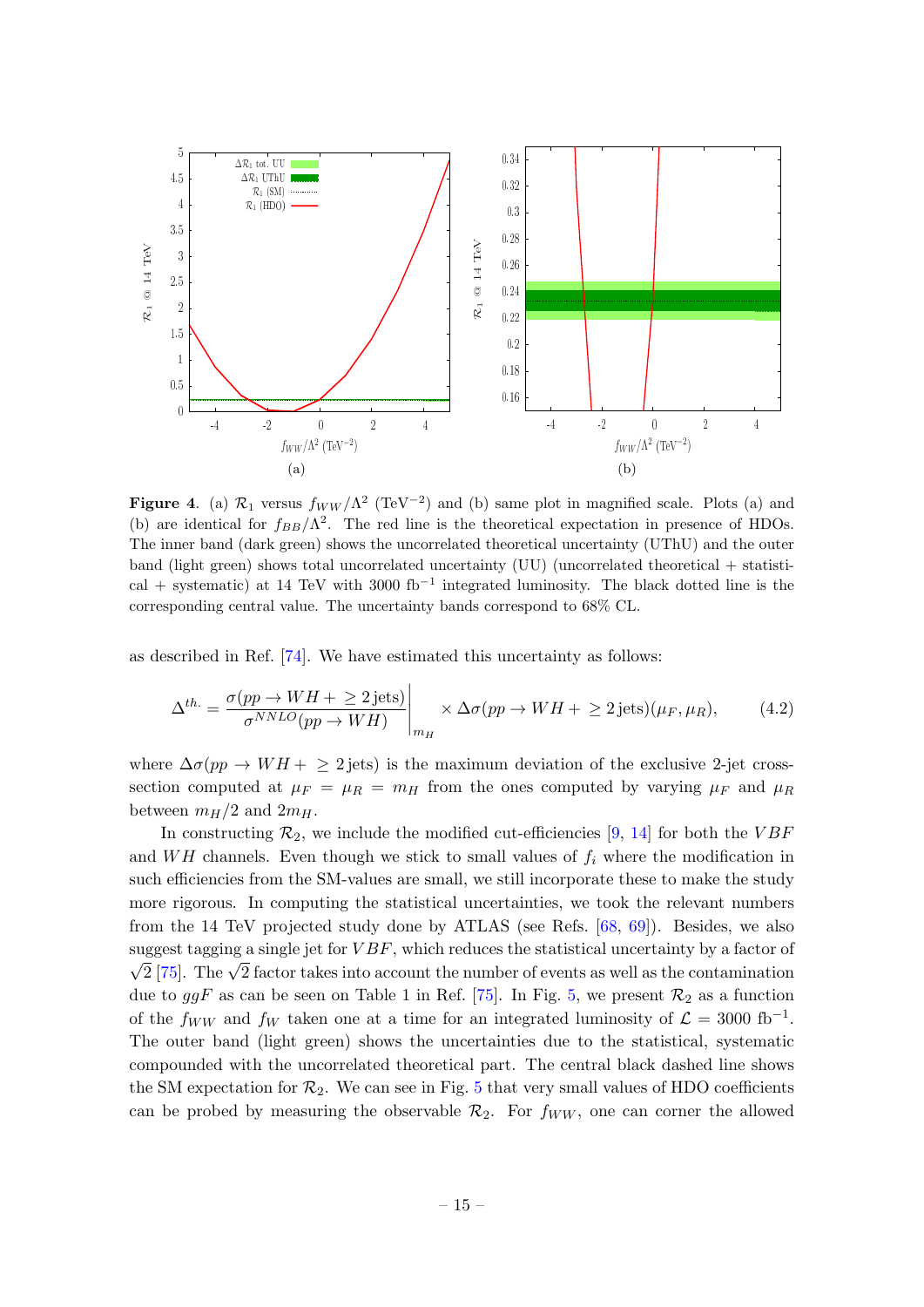

<span id="page-16-1"></span>**Figure 5.** The ratio  $\mathcal{R}_2$  versus (a)  $f_{WW}/\Lambda^2$  (TeV<sup>-2</sup>), (b)  $f_W/\Lambda^2$  (TeV<sup>-2</sup>) for the 14 TeV analysis with 3000 fb<sup>-1</sup>. The red line is the theoretical expectation in presence of HDOs. The inner band (dark green) shows the uncorrelated theoretical uncertainty due to PDF+ $\alpha_s$ , QCD-scale and  $\Delta^{th}$ . which is defined in Eq.  $(4.2)$ . The outer band (light green) shows the uncertainties due to the statistical, systematic compounded with the uncorrelated theoretical part. The black dotted line is the corresponding SM value. The uncertainty bands correspond to 68% CL.

region to a small window of  $[-1.96, +1.62]$  and for  $f_W$  the range would be  $[-2.10, +2.50]$ . Predicting the observability of such small values in the parameter coefficients is definitely an improvement on existing knowledge.

# <span id="page-16-0"></span>4.4  $R_3$  @ 14 TeV

The operator  $\mathcal{O}_B$  appears only in the HZZ and HZ $\gamma$  couplings, As seen in Fig. [2b,](#page-6-2) the sensitivity of  $\mathcal{O}_B$  is too low and hence  $H \to ZZ^*$  will not give a proper bound on  $f_B/\Lambda^2$ . Recent experiment by ATLAS (CMS) puts bounds on the observed signal strength of  $H \rightarrow$  $Z\gamma$  at about 11 (9.5) times the SM expectation at 95% confidence level [\[57,](#page-22-1) [58\]](#page-22-2). Instead of using these weak signal strengths, we perform an analogous projected study of  $\mathcal{R}_3$  at 14 TeV in the same spirit as  $\mathcal{R}_1$  at 14 TeV. From Fig. [6,](#page-17-0) we find that the projected bounds on  $f_B/\Lambda^2$  is  $[-8.44, -7.17] \cup [-0.72, +0.56]$ . The region in between is again inaccessible due to poor statistics, as in this region,  $BR_{H\to Z\gamma}$  becomes insignificant, the reasons being similar to those mentioned for  $H \to \gamma\gamma$ . The inner band (dark green) includes the uncorrelated theoretical uncertainties due to the partial decay widths of  $H \to Z\gamma$  and  $H \to WW^*$ . The outer band (light green), in addition to the theoretical uncertainties, contains the statistical and systematic uncertainties. As discussed earlier, a few types of correlated systematic uncertainties related to the uncertainty in luminosity, lepton identification and isolation etc. will get cancelled in the ratio  $\mathcal{R}_3$ . On the other hand, photon identification, isolation etc. uncertainties will retain in the analysis. In Table [7,](#page-17-1) we summarize our obtained region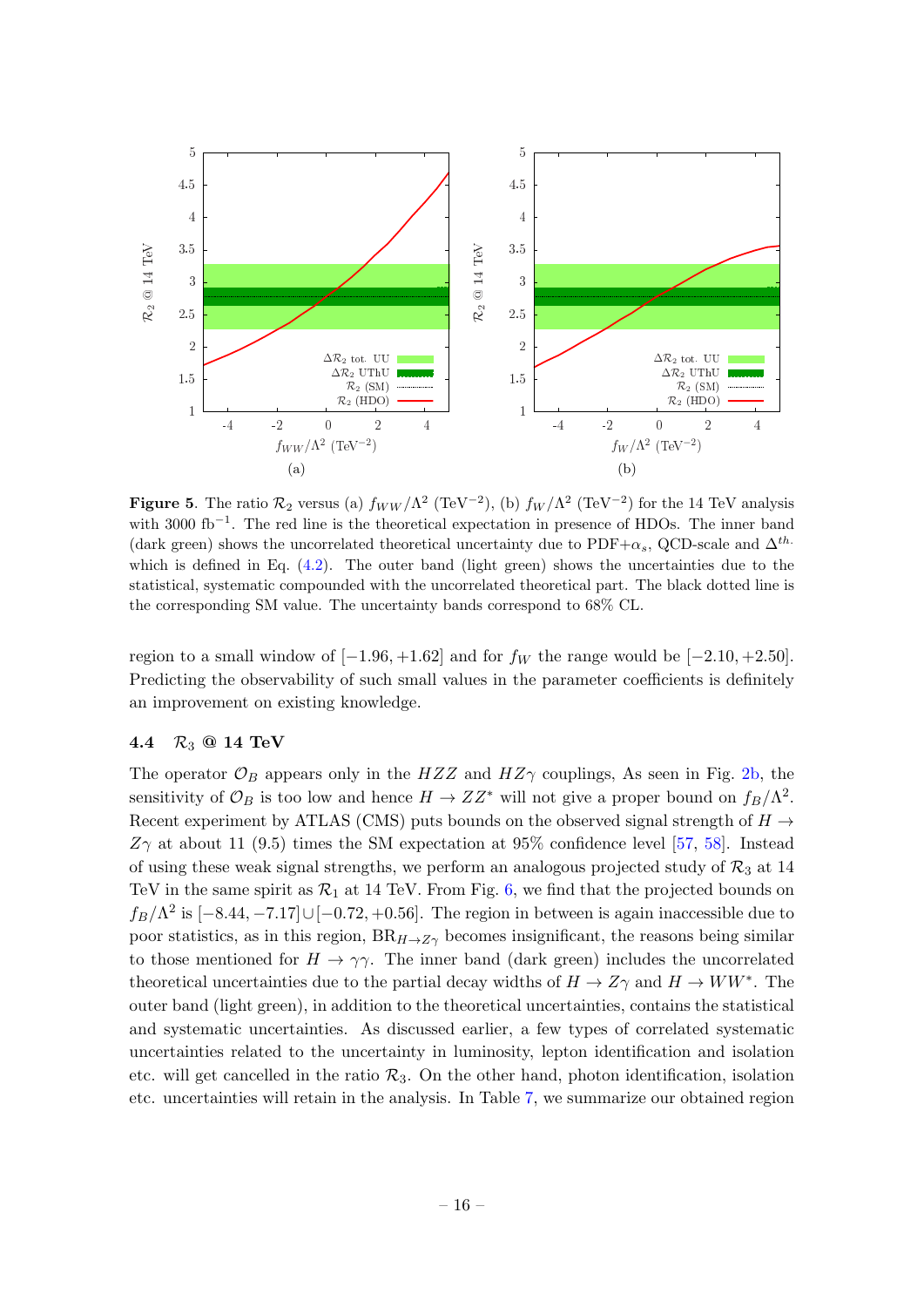

<span id="page-17-0"></span>**Figure 6.** The ratio  $\mathcal{R}_3$  versus  $f_B/\Lambda^2$  (TeV<sup>-2</sup>) at 14 TeV with 3000 fb<sup>-1</sup>. The red line is the theoretical expectation in presence of HDOs. The inner band (dark green) shows the uncorrelated theoretical uncertainty (UThU) and the outer band (light green) shows the total uncorrelated uncertainty (UU) due to statistical, systematic and the uncorrelated theoretical part. These uncertainty bands are for  $\mathcal{R}_3$  at 14 TeV. The black dotted line is the corresponding SM value. The uncertainty bands correspond to 68% CL.

<span id="page-17-1"></span>

| Observable                             | $\mathcal{O}_{WW}$ | $\mathcal{O}_{BB}$                  | $\mathcal{O}_W$  | $\mathcal{O}_B$  |
|----------------------------------------|--------------------|-------------------------------------|------------------|------------------|
|                                        |                    | $[-3.32, -2.91]$ $[-3.32, -2.91]$   | Not.             | Not.             |
| $\mathcal{R}_1 \ @$ 7+8 TeV            |                    |                                     | bounded          | bounded          |
|                                        | $[-0.12, +0.57]$   | $[-0.12, +0.57]$                    |                  |                  |
|                                        |                    | $[-2.76, -2.65]$   $[-2.76, -2.65]$ | Not.             | Not.             |
| $\mathcal{R}_1$ @ 14 TeV               |                    |                                     | bounded          | bounded          |
|                                        | $[-0.06, +0.04]$   | $[-0.06, +0.04]$                    |                  |                  |
| $\mathcal{R}_2 \otimes 14 \text{ TeV}$ | $[-1.96, +1.62]$   | Not                                 | $[-2.10, +2.50]$ | Not.             |
|                                        |                    | bounded                             |                  | bounded          |
|                                        | Not.               | Not.                                | Not              | $[-8.44, -7.17]$ |
| $\mathcal{R}_3$ @ 14 TeV               | used               | used                                | used             |                  |
|                                        |                    |                                     |                  | $[-0.72, +0.56]$ |

Table 7. We summarize our obtained allowed region of the coefficients of HDOs using the three observables.  $\mathcal{R}_3$  is not used to constrain the operators  $\mathcal{O}_{WW}, \mathcal{O}_{BB}$  and  $\mathcal{O}_W$  as has been discussed in Sec. [3.3.](#page-8-0)

of the parameter space allowed using three ratios,  $\mathcal{R}_1$ ,  $\mathcal{R}_2$  and  $\mathcal{R}_3$ . We present  $\mathcal{R}_1$  using combined ATLAS+CMS data for 7+8 TeV run. We also present a projected study for all three observables at 14 TeV with an integrated luminosity of 3000 fb−<sup>1</sup> . The allowed regions on  $f_{WW}$  and  $f_{BB}$  shrink at the 14 TeV 3000 fb<sup>-1</sup> run as compared to the current data.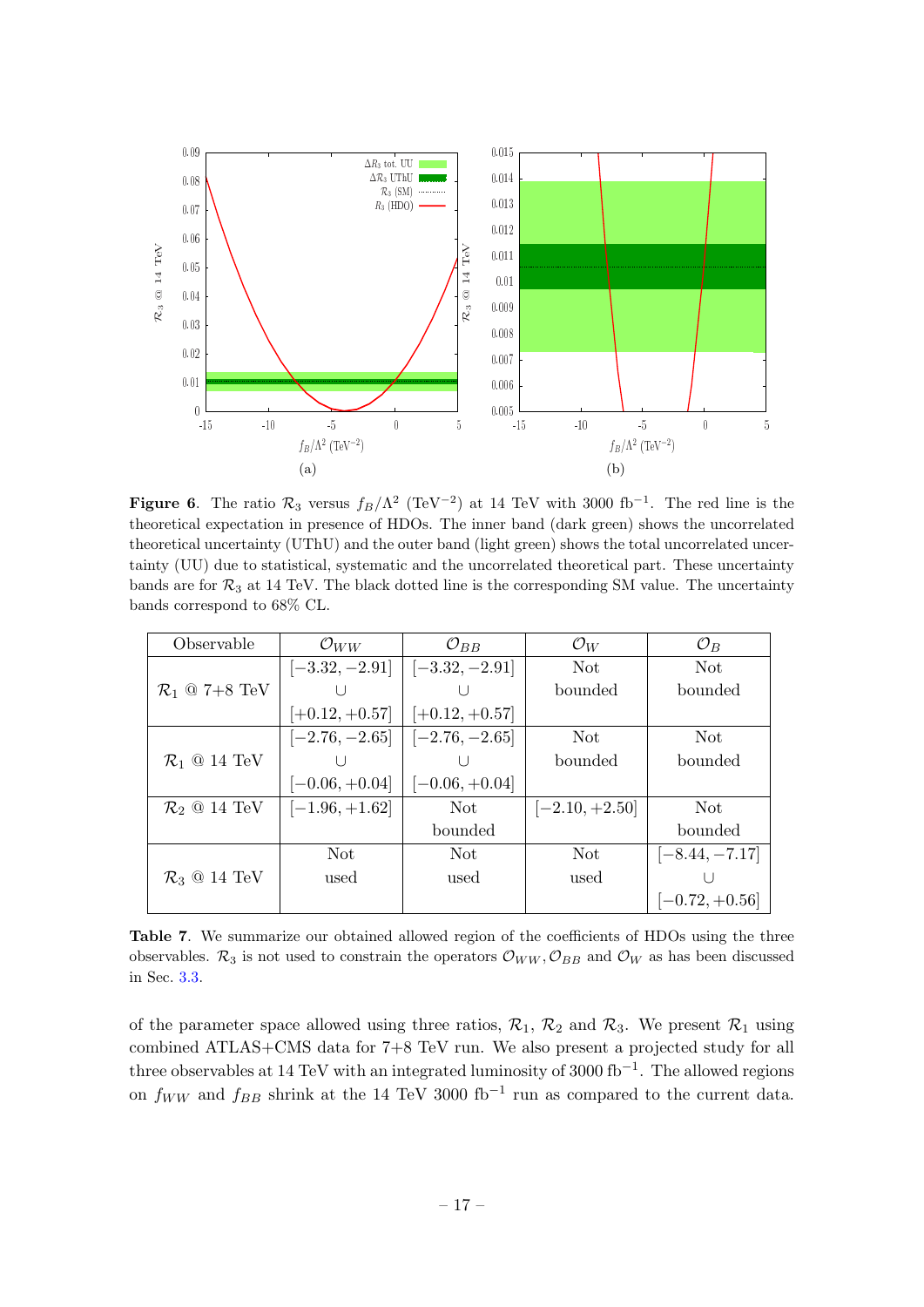Using the ratio,  $\mathcal{R}_2$  one can also put bounds on  $f_{WW}$  and  $f_W$ . As mentioned earlier, there is a 'special' region of parameter space where  $\mathcal{R}_1$  mimics the SM expectation, therefore,  $\mathcal{R}_2$  can also be used to infer the presence of  $\mathcal{O}_{WW}$  with 'special' values of coefficient  $f_{WW}$ . The operator  $\mathcal{O}_B$  does not show any appreciable sensitivity in any production of Higgs or its decay except in the  $BR_{H\to Z\gamma}$ . Therefore, the ratio  $\mathcal{R}_3$  is constructed to constrain  $f_B$ by a significant amount as evident from Table [7.](#page-17-1)

# <span id="page-18-0"></span>5 Summary and conclusions

We have investigated how well one can constrain dimension-6 gauge-invariant operators inducing anomalous  $HVV$  interactions. Probing the gauge invariant operators individually, we feel, are important, since they can point at any new physics above the electroweak symmetry breaking scale. While the operators contributing to  $H \to \gamma\gamma$  are subjected to the hitherto strongest limits using the  $(7+8)$  TeV data, the remaining ones are relatively loosely constrained, in spite of the bounds coming from precision electroweak observables. At any rate, it is necessary to reduce uncertainties as much as possible, since any realistically conceived new physics is likely to generate such operators with coefficients no greater than  $\approx \mathcal{O}(1)$  TeV<sup>-2</sup>. We show that a good opportunity to probe them at this level, and improve spectacularly over the existing constraints, arises if event ratios in various channels are carefully studied. These include both ratios of events in different final states with the same Higgs production channel and those where a Higgs produced by different production modes ends up decaying into the same final state. While a majority of the theoretical uncertainties cancel in the former category, the latter allow us to probe those cases where some dimension-6 operators shift the rates in the numerator and the denominator in opposite directions. We find that, after a thorough consideration of all uncertainties, all the couplings can be pinned down to intervals of width  $\approx$  O(1) TeV<sup>-2</sup> on using 3000 fb<sup>-1</sup> of integrated luminosity at 14 TeV. Even with 300 fb<sup>-1</sup>, the improvement over existing constraints is clearly expected, and the results are more uncertainty-free than in any other hitherto applied method. However, we must mention here that this approach should be complemented with the study of differential distributions which is not within the scope of this paper.

# Acknowledgements

The work of S.B., T.M. and B. Mukhopadhyaya was partially supported by funding available from the Department of Atomic Energy, Government of India for the Regional Centre for Accelerator-based Particle Physics (RECAPP), Harish-Chandra Research Institute. B. Mellado acknowledges the hospitality of RECAPP, Harish-Chandra Research Institute, during the collaboration.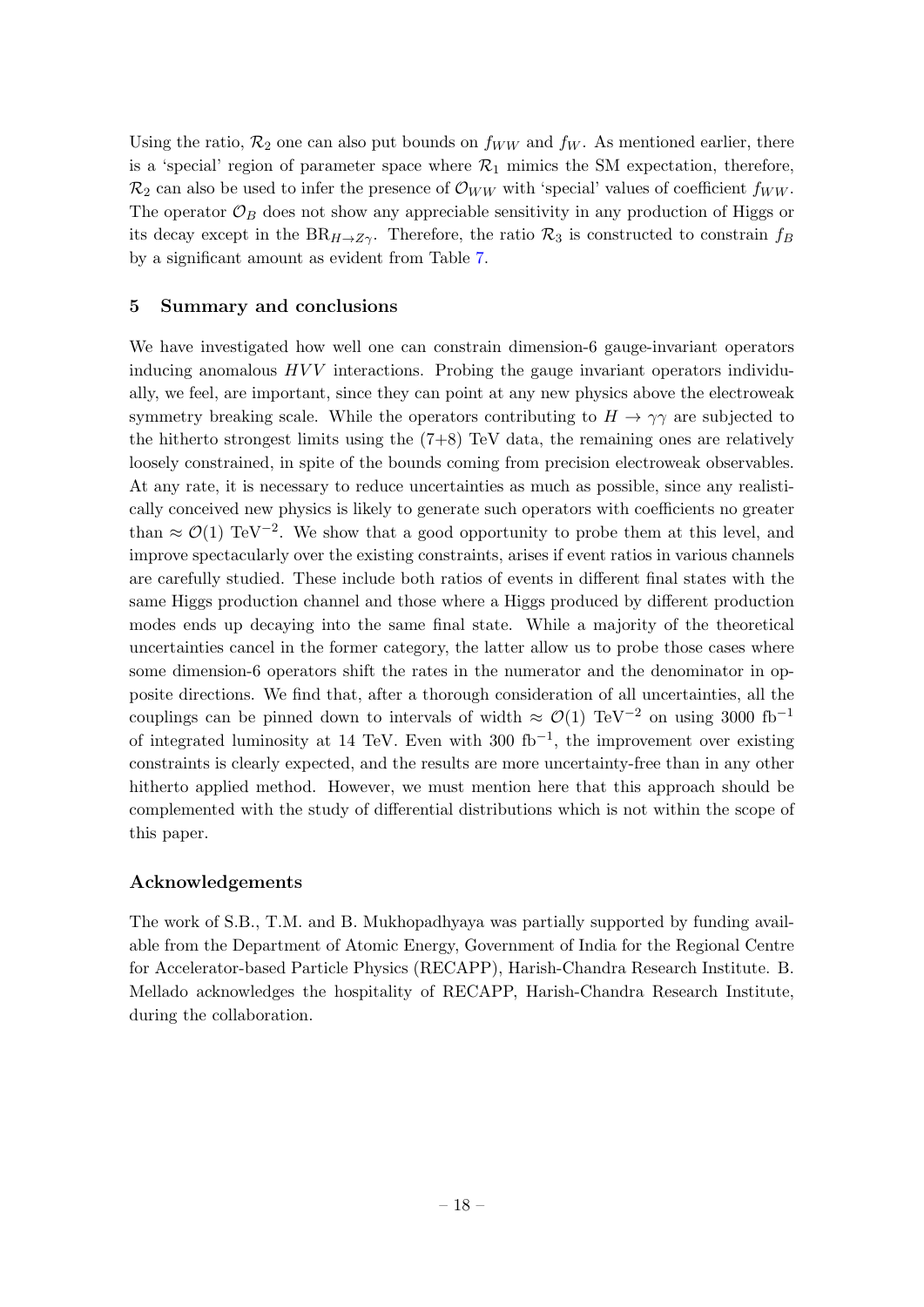#### References

- <span id="page-19-0"></span>[1] ATLAS Collaboration, G. Aad et al., Observation of a new particle in the search for the Standard Model Higgs boson with the ATLAS detector at the LHC, Phys.Lett. B716 (2012) 1–29, [[arXiv:1207.7214](http://arxiv.org/abs/1207.7214)].
- <span id="page-19-1"></span>[2] CMS Collaboration, S. Chatrchyan et al., Observation of a new boson at a mass of 125 GeV with the CMS experiment at the LHC, Phys.Lett.  $B716$  (2012) 30–61,  $arXiv:1207.7235$ .
- <span id="page-19-2"></span>[3] E. Masso and V. Sanz, Limits on anomalous couplings of the Higgs boson to electroweak gauge bosons from LEP and the LHC, Phys. Rev.  $DS7$  (2013), no. 3 033001. [[arXiv:1211.1320](http://arxiv.org/abs/1211.1320)].
- <span id="page-19-3"></span>[4] T. Corbett, O. Eboli, J. Gonzalez-Fraile, and M. Gonzalez-Garcia, Robust Determination of the Higgs Couplings: Power to the Data, Phys.Rev. D87 (2013) 015022, [[arXiv:1211.4580](http://arxiv.org/abs/1211.4580)].
- [5] A. Falkowski, F. Riva, and A. Urbano, Higgs at last, JHEP 1311 (2013) 111, [[arXiv:1303.1812](http://arxiv.org/abs/1303.1812)].
- <span id="page-19-4"></span>[6] T. Corbett, O. boli, J. Gonzalez-Fraile, and M. Gonzalez-Garcia, Determining Triple Gauge Boson Couplings from Higgs Data, Phys.Rev.Lett. 111 (2013) 011801, [[arXiv:1304.1151](http://arxiv.org/abs/1304.1151)].
- [7] B. Dumont, S. Fichet, and G. von Gersdorff, A Bayesian view of the Higgs sector with higher dimensional operators, JHEP 1307 (2013) 065,  $[$ [arXiv:1304.3369](http://arxiv.org/abs/1304.3369)].
- <span id="page-19-9"></span>[8] S. Banerjee, S. Mukhopadhyay, and B. Mukhopadhyaya, New Higgs interactions and recent data from the LHC and the Tevatron, JHEP  $1210$  (2012) 062,  $[\text{arXiv}:1207.3588]$ .
- <span id="page-19-6"></span>[9] J. S. Gainer, J. Lykken, K. T. Matchev, S. Mrenna, and M. Park, Geolocating the Higgs Boson Candidate at the LHC, Phys.Rev.Lett. 111 (2013) 041801, [[arXiv:1304.4936](http://arxiv.org/abs/1304.4936)].
- <span id="page-19-5"></span>[10] T. Corbett, O. boli, J. Gonzalez-Fraile, and M. Gonzalez-Garcia, Robust determination of the scalar boson couplings, [arXiv:1306.0006](http://arxiv.org/abs/1306.0006).
- <span id="page-19-8"></span>[11] J. Elias-Miro, J. Espinosa, E. Masso, and A. Pomarol, Higgs windows to new physics through  $d=6$  operators: constraints and one-loop anomalous dimensions, JHEP 1311 (2013) 066, [[arXiv:1308.1879](http://arxiv.org/abs/1308.1879)].
- [12] A. Pomarol and F. Riva, Towards the Ultimate SM Fit to Close in on Higgs Physics, JHEP 1401 (2014) 151, [[arXiv:1308.2803](http://arxiv.org/abs/1308.2803)].
- [13] M. B. Einhorn and J. Wudka, *Higgs-Boson Couplings Beyond the Standard Model*, Nucl.Phys. B877 (2013) 792–806, [[arXiv:1308.2255](http://arxiv.org/abs/1308.2255)].
- <span id="page-19-7"></span>[14] S. Banerjee, S. Mukhopadhyay, and B. Mukhopadhyaya, Higher dimensional operators and the LHC Higgs data: The role of modified kinematics, Phys.Rev. D89 (2014), no. 5 053010, [[arXiv:1308.4860](http://arxiv.org/abs/1308.4860)].
- [15] S. Willenbrock and C. Zhang, Effective Field Theory Beyond the Standard Model, Ann.Rev.Nucl.Part.Sci. 64 (2014) 83–100, [[arXiv:1401.0470](http://arxiv.org/abs/1401.0470)].
- [16] J. Ellis, V. Sanz, and T. You, Complete Higgs Sector Constraints on Dimension-6 Operators, JHEP 1407 (2014) 036, [[arXiv:1404.3667](http://arxiv.org/abs/1404.3667)].
- [17] H. Belusca-Maito, Effective Higgs Lagrangian and Constraints on Higgs Couplings, [arXiv:1404.5343](http://arxiv.org/abs/1404.5343).
- [18] R. S. Gupta, A. Pomarol, and F. Riva, BSM Primary Effects, Phys.Rev. D91 (2015), no. 3 035001, [[arXiv:1405.0181](http://arxiv.org/abs/1405.0181)].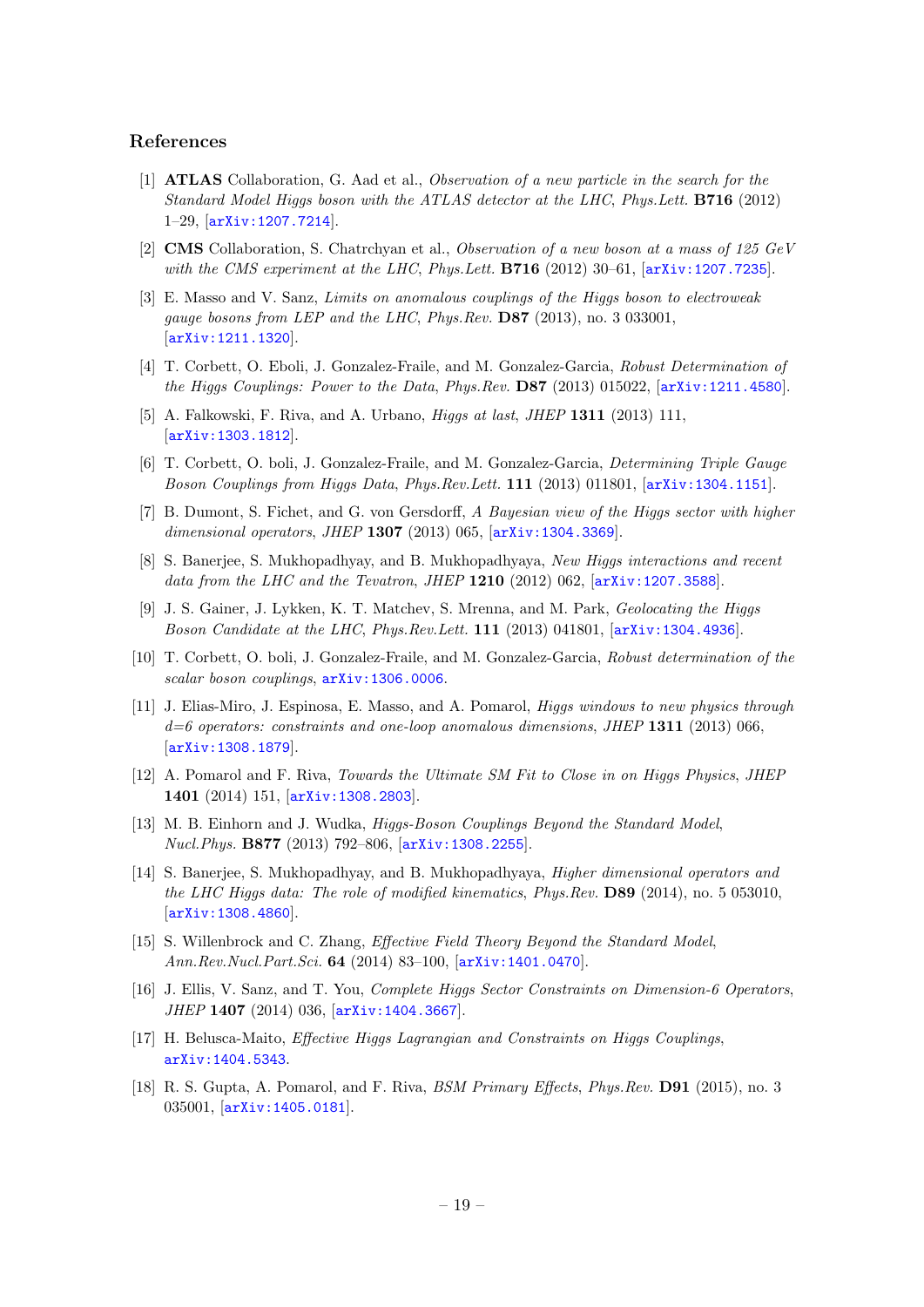- [19] E. Masso, An Effective Guide to Beyond the Standard Model Physics, JHEP 1410 (2014) 128, [[arXiv:1406.6376](http://arxiv.org/abs/1406.6376)].
- [20] A. Biektter, A. Knochel, M. Krmer, D. Liu, and F. Riva, Vices and virtues of Higgs effective field theories at large energy, Phys.Rev. D91 (2015) 055029,  $[ary:1406.7320]$ .
- [21] C. Englert and M. Spannowsky, Effective Theories and Measurements at Colliders, Phys.Lett. B740 (2015) 8–15, [[arXiv:1408.5147](http://arxiv.org/abs/1408.5147)].
- [22] J. Ellis, V. Sanz, and T. You, The Effective Standard Model after LHC Run I, JHEP 1503 (2015) 157, [[arXiv:1410.7703](http://arxiv.org/abs/1410.7703)].
- [23] R. Edezhath, *Dimension-6 Operator Constraints from Boosted VBF Higgs*, [arXiv:1501.00992](http://arxiv.org/abs/1501.00992).
- [24] M. Gorbahn, J. M. No, and V. Sanz, Benchmarks for Higgs Effective Theory: Extended Higgs Sectors, [arXiv:1502.07352](http://arxiv.org/abs/1502.07352).
- [25] Z. Han and W. Skiba, Effective theory analysis of precision electroweak data, Phys.Rev. D71 (2005) 075009, [[hep-ph/0412166](http://arxiv.org/abs/hep-ph/0412166)].
- [26] M. Ciuchini, E. Franco, S. Mishima, and L. Silvestrini, Electroweak Precision Observables, New Physics and the Nature of a 126 GeV Higgs Boson, JHEP 1308 (2013) 106, [[arXiv:1306.4644](http://arxiv.org/abs/1306.4644)].
- [27] J. de Blas, Electroweak limits on physics beyond the Standard Model, EPJ Web Conf. 60 (2013) 19008, [[arXiv:1307.6173](http://arxiv.org/abs/1307.6173)].
- [28] C.-Y. Chen, S. Dawson, and C. Zhang, Electroweak Effective Operators and Higgs Physics, Phys.Rev. D89 (2014), no. 1 015016,  $[ary1311.3107]$ .
- [29] R. Alonso, E. E. Jenkins, A. V. Manohar, and M. Trott, Renormalization Group Evolution of the Standard Model Dimension Six Operators III: Gauge Coupling Dependence and Phenomenology, JHEP 1404 (2014) 159, [[arXiv:1312.2014](http://arxiv.org/abs/1312.2014)].
- [30] C. Englert, A. Freitas, M. Mhlleitner, T. Plehn, M. Rauch, et al., Precision Measurements of Higgs Couplings: Implications for New Physics Scales, J.Phys. G41 (2014) 113001, [[arXiv:1403.7191](http://arxiv.org/abs/1403.7191)].
- [31] M. Trott, On the consistent use of Constructed Observables, JHEP 1502 (2015) 046, [[arXiv:1409.7605](http://arxiv.org/abs/1409.7605)].
- [32] A. Falkowski and F. Riva, Model-independent precision constraints on dimension-6 operators, JHEP 1502 (2015) 039, [[arXiv:1411.0669](http://arxiv.org/abs/1411.0669)].
- [33] B. Henning, X. Lu, and H. Murayama, *How to use the Standard Model effective field theory*, [arXiv:1412.1837](http://arxiv.org/abs/1412.1837).
- [34] J. de Blas, M. Chala, M. Perez-Victoria, and J. Santiago, Observable Effects of General New Scalar Particles, [arXiv:1412.8480](http://arxiv.org/abs/1412.8480).
- [35] L. Berthier and M. Trott, Towards consistent Electroweak Precision Data constraints in the SMEFT, [arXiv:1502.02570](http://arxiv.org/abs/1502.02570).
- <span id="page-20-1"></span>[36] A. Efrati, A. Falkowski, and Y. Soreq, *Electroweak constraints on flavorful effective theories*, [arXiv:1503.07872](http://arxiv.org/abs/1503.07872).
- <span id="page-20-0"></span>[37] B. Bhattacherjee, T. Modak, S. K. Patra, and R. Sinha, *Probing Higgs couplings at LHC and* beyond, [arXiv:1503.08924](http://arxiv.org/abs/1503.08924).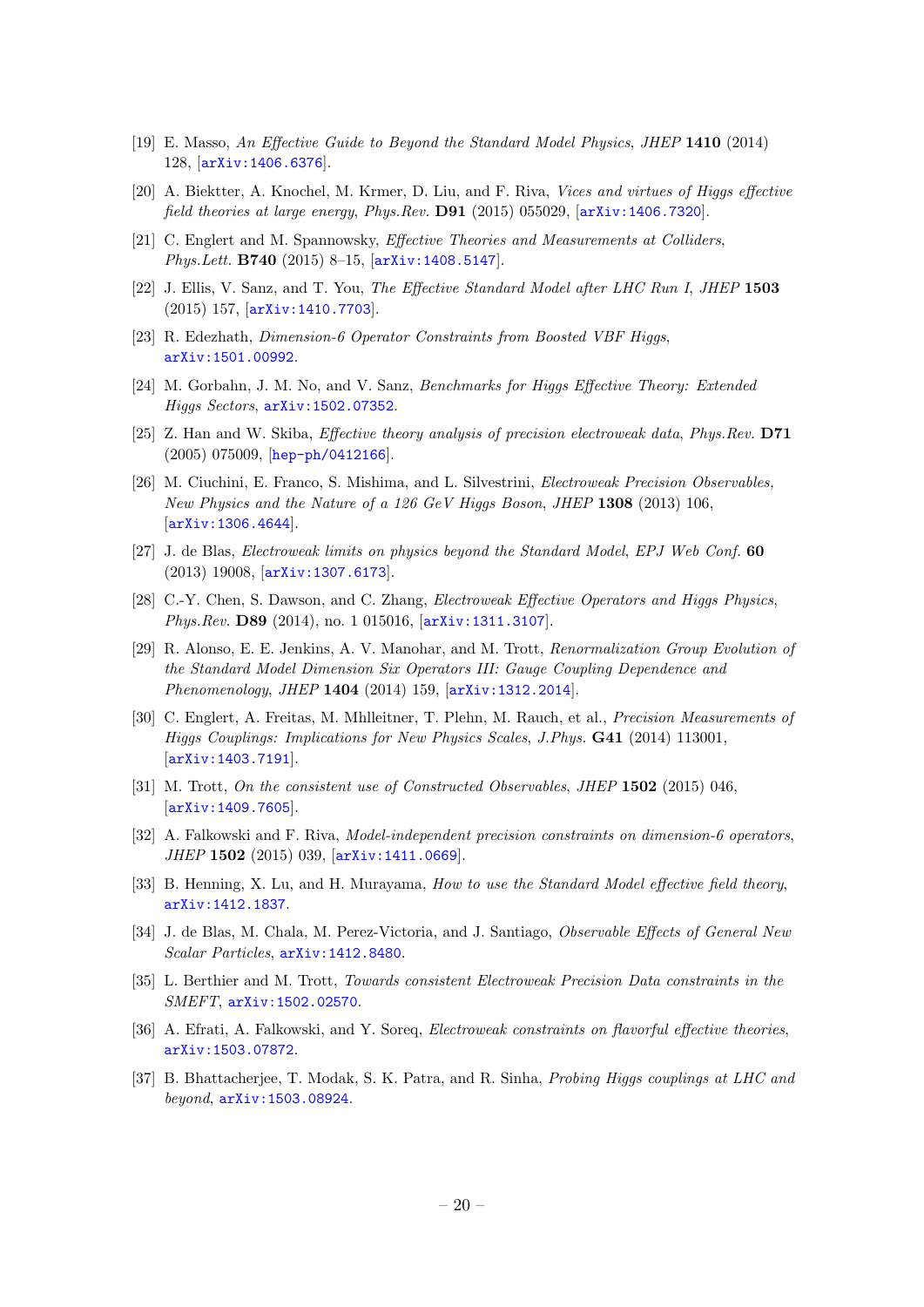- <span id="page-21-0"></span>[38] **CMS** Collaboration, V. Khachatryan et al., *Constraints on the spin-parity and anomalous* HVV couplings of the Higgs boson in proton collisions at  $\gamma$  and  $\delta$  TeV, [arXiv:1411.3441](http://arxiv.org/abs/1411.3441).
- <span id="page-21-1"></span>[39] G. Amar, S. Banerjee, S. von Buddenbrock, A. S. Cornell, T. Mandal, et al., Exploration of the tensor structure of the Higgs boson coupling to weak bosons in  $e^+$  e collisions, JHEP 1502 (2015) 128, [[arXiv:1405.3957](http://arxiv.org/abs/1405.3957)].
- [40] S. Kumar and P. Poulose, Influence of anomalous VVH and VVHH on determination of Higgs self couplings at ILC, [arXiv:1408.3563](http://arxiv.org/abs/1408.3563).
- [41] N. Craig, M. Farina, M. McCullough, and M. Perelstein, Precision Higgsstrahlung as a Probe of New Physics, JHEP 1503 (2015) 146, [[arXiv:1411.0676](http://arxiv.org/abs/1411.0676)].
- [42] M. Beneke, D. Boito, and Y.-M. Wang, Signatures of anomalous Higgs couplings in angular asymmetries of  $H \to Z\ell^+\ell^-$  and  $e^+e^- \to HZ$ , [arXiv:1411.3942](http://arxiv.org/abs/1411.3942).
- [43] S. Kumar, P. Poulose, and S. Sahoo, Study of Higgs-gauge boson anomalous couplings through  $e^-e^+$  →  $W^-W^+H$  at ILC,  $arXiv:1501.03283$ .
- <span id="page-21-2"></span>[44] H.-Y. Ren, New Physics Searches with Higgs-photon associated production at the Higgs Factory, [arXiv:1503.08307](http://arxiv.org/abs/1503.08307).
- <span id="page-21-3"></span>[45] T. Plehn, D. L. Rainwater, and D. Zeppenfeld, Determining the structure of Higgs couplings at the LHC, Phys.Rev.Lett. 88 (2002) 051801, [[hep-ph/0105325](http://arxiv.org/abs/hep-ph/0105325)].
- [46] C. Bernaciak, M. S. A. Buschmann, A. Butter, and T. Plehn, Fox-Wolfram Moments in Higgs Physics, Phys.Rev. D87 (2013) 073014, [[arXiv:1212.4436](http://arxiv.org/abs/1212.4436)].
- [47] C. Bernaciak, B. Mellado, T. Plehn, P. Schichtel, and X. Ruan, Improving Higgs plus Jets analyses through Fox–Wolfram Moments, Phys.Rev. D89 (2014), no. 5 053006, [[arXiv:1311.5891](http://arxiv.org/abs/1311.5891)].
- [48] S. S. Biswal, R. M. Godbole, B. Mellado, and S. Raychaudhuri, Azimuthal Angle Probe of Anomalous HWW Couplings at a High Energy ep Collider, Phys.Rev.Lett. 109 (2012) 261801, [[arXiv:1203.6285](http://arxiv.org/abs/1203.6285)].
- <span id="page-21-4"></span>[49] A. Djouadi, R. Godbole, B. Mellado, and K. Mohan, Probing the spin-parity of the Higgs boson via jet kinematics in vector boson fusion, Phys.Lett. B723 (2013) 307–313, [[arXiv:1301.4965](http://arxiv.org/abs/1301.4965)].
- <span id="page-21-5"></span>[50] A. Djouadi, Precision Higgs coupling measurements at the LHC through ratios of production cross sections, Eur.Phys.J. C73 (2013) 2498, [[arXiv:1208.3436](http://arxiv.org/abs/1208.3436)].
- <span id="page-21-6"></span>[51] A. Djouadi and G. Moreau, The couplings of the Higgs boson and its CP properties from fits of the signal strengths and their ratios at the  $7+8$  TeV LHC, Eur. Phys. J. C73 (2013), no. 9 2512, [[arXiv:1303.6591](http://arxiv.org/abs/1303.6591)].
- <span id="page-21-7"></span>[52] W. Buchmuller and D. Wyler, Effective Lagrangian Analysis of New Interactions and Flavor Conservation, Nucl.Phys. B268 (1986) 621–653.
- [53] K. Hagiwara, R. Szalapski, and D. Zeppenfeld, Anomalous Higgs boson production and decay, Phys.Lett. B318 (1993) 155–162, [[hep-ph/9308347](http://arxiv.org/abs/hep-ph/9308347)].
- [54] M. Gonzalez-Garcia, Anomalous Higgs couplings, Int.J.Mod.Phys. A14 (1999) 3121–3156, [[hep-ph/9902321](http://arxiv.org/abs/hep-ph/9902321)].
- <span id="page-21-8"></span>[55] B. Grzadkowski, M. Iskrzynski, M. Misiak, and J. Rosiek, Dimension-Six Terms in the Standard Model Lagrangian, JHEP 1010 (2010) 085, [[arXiv:1008.4884](http://arxiv.org/abs/1008.4884)].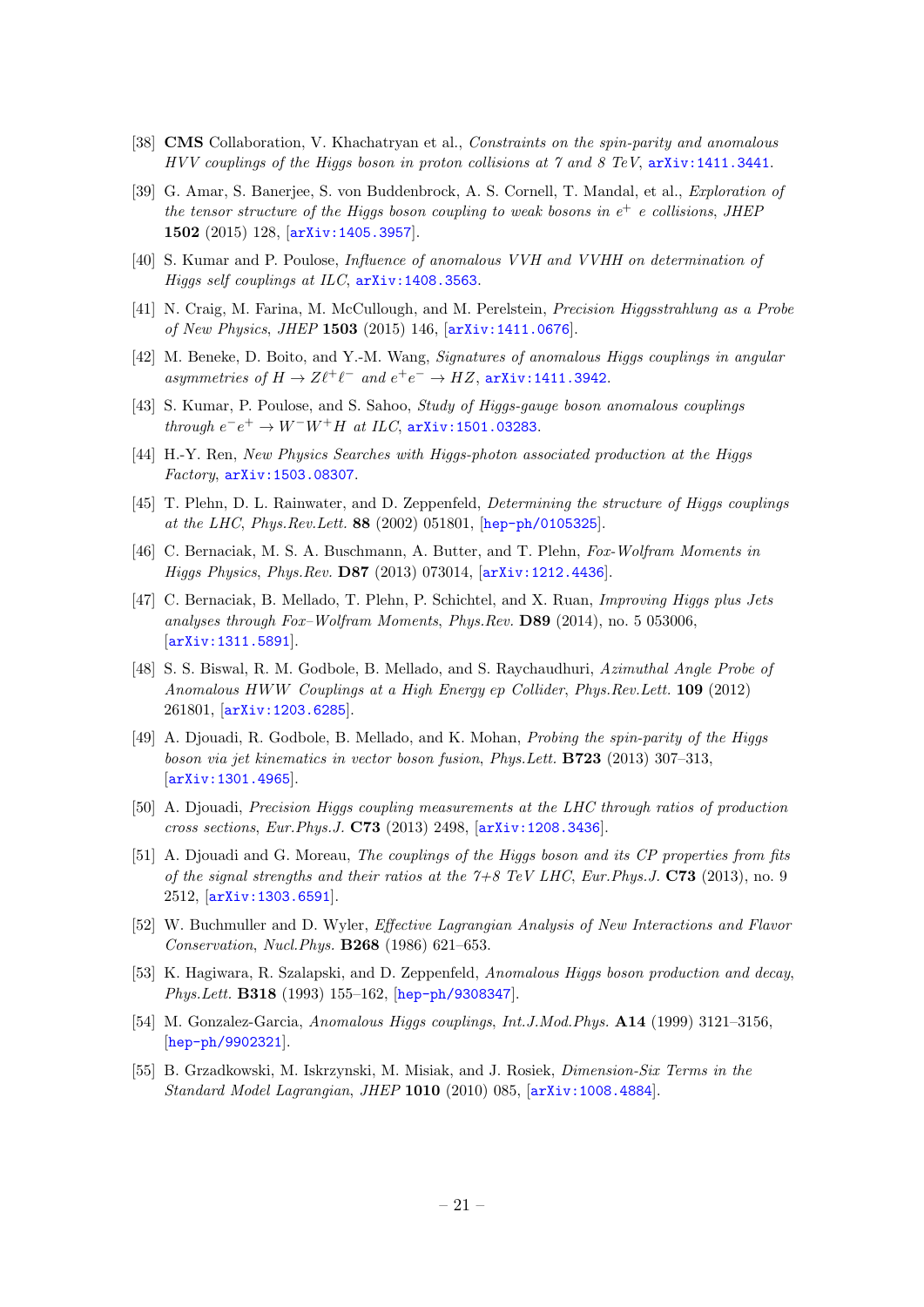- <span id="page-22-0"></span>[56] M. B. Einhorn and J. Wudka, The Bases of Effective Field Theories, Nucl. Phys. B876 (2013) 556–574, [[arXiv:1307.0478](http://arxiv.org/abs/1307.0478)].
- <span id="page-22-1"></span>[57] **ATLAS** Collaboration, G. Aad et al., Search for Higgs boson decays to a photon and a Z boson in pp collisions at  $\sqrt{s}$ =7 and 8 TeV with the ATLAS detector, Phys. Lett. **B732** (2014) 8–27, [[arXiv:1402.3051](http://arxiv.org/abs/1402.3051)].
- <span id="page-22-2"></span>[58] **CMS** Collaboration, S. Chatrchyan et al., Search for a Higgs boson decaying into a Z and a photon in pp collisions at  $\sqrt{s} = 7$  and 8 TeV, Phys. Lett. **B726** (2013) 587–609, [[arXiv:1307.5515](http://arxiv.org/abs/1307.5515)].
- <span id="page-22-3"></span>[59] LHC Higgs Cross Section Working Group Collaboration, S. Heinemeyer et al., Handbook of LHC Higgs Cross Sections: 3. Higgs Properties, [arXiv:1307.1347](http://arxiv.org/abs/1307.1347).
- <span id="page-22-14"></span>[60] CMS Collaboration, V. Khachatryan et al., Precise determination of the mass of the Higgs boson and tests of compatibility of its couplings with the standard model predictions using proton collisions at 7 and 8 TeV,  $arXiv:1412.8662$ .
- <span id="page-22-4"></span>[61] Measurements of the Higgs boson production and decay rates and coupling strengths using pp collision data at  $s = 7$  and 8 TeV in the ATLAS experiment, Tech. Rep. ATLAS-CONF-2015-007, CERN, Geneva, Mar, 2015.
- <span id="page-22-5"></span>[62] A. Alloul, N. D. Christensen, C. Degrande, C. Duhr, and B. Fuks, FeynRules 2.0 - A complete toolbox for tree-level phenomenology, Comput.Phys.Commun. 185 (2014) 2250–2300, [[arXiv:1310.1921](http://arxiv.org/abs/1310.1921)].
- <span id="page-22-6"></span>[63] C. Degrande, C. Duhr, B. Fuks, D. Grellscheid, O. Mattelaer, et al., UFO - The Universal FeynRules Output, Comput.Phys.Commun. 183 (2012) 1201–1214, [[arXiv:1108.2040](http://arxiv.org/abs/1108.2040)].
- <span id="page-22-7"></span>[64] J. Alwall, R. Frederix, S. Frixione, V. Hirschi, F. Maltoni, et al., The automated computation of tree-level and next-to-leading order differential cross sections, and their matching to parton shower simulations, JHEP 1407 (2014) 079, [[arXiv:1405.0301](http://arxiv.org/abs/1405.0301)].
- <span id="page-22-8"></span>[65] T. Sjostrand, S. Mrenna, and P. Z. Skands, PYTHIA 6.4 Physics and Manual, JHEP 0605 (2006) 026, [[hep-ph/0603175](http://arxiv.org/abs/hep-ph/0603175)].
- <span id="page-22-9"></span>[66] DELPHES 3 Collaboration, J. de Favereau et al., DELPHES 3, A modular framework for fast simulation of a generic collider experiment, JHEP 1402 (2014) 057, [[arXiv:1307.6346](http://arxiv.org/abs/1307.6346)].
- <span id="page-22-12"></span>[67] "LHC Higgs Cross Section Working Group." <https://twiki.cern.ch/twiki/bin/view/LHCPhysics/CrossSections>.
- <span id="page-22-10"></span>[68] ATLAS Collaboration, G. Aad et al., "Projections for measurements of Higgs boson cross sections, branching ratios and coupling parameters with the ATLAS detector at a HL-LHC." [https:](https://atlas.web.cern.ch/Atlas/GROUPS/PHYSICS/PUBNOTES/ATL-PHYS-PUB-2013-014/) [//atlas.web.cern.ch/Atlas/GROUPS/PHYSICS/PUBNOTES/ATL-PHYS-PUB-2013-014/](https://atlas.web.cern.ch/Atlas/GROUPS/PHYSICS/PUBNOTES/ATL-PHYS-PUB-2013-014/),

2013.

- <span id="page-22-11"></span>[69] ATLAS Collaboration, G. Aad et al., "HL-LHC projections for signal and background yield measurements of the  $H \to \gamma\gamma$  when the Higgs boson is produced in association with t quarks, W or  $Z$  bosons." [http:](http://atlas.web.cern.ch/Atlas/GROUPS/PHYSICS/PUBNOTES/ATL-PHYS-PUB-2014-012/) [//atlas.web.cern.ch/Atlas/GROUPS/PHYSICS/PUBNOTES/ATL-PHYS-PUB-2014-012/](http://atlas.web.cern.ch/Atlas/GROUPS/PHYSICS/PUBNOTES/ATL-PHYS-PUB-2014-012/), 2014.
- <span id="page-22-13"></span>[70] ATLAS Collaboration, G. Aad et al., Measurement of Higgs boson production in the diphoton decay channel in pp collisions at center-of-mass energies of 7 and 8 TeV with the ATLAS detector, Phys.Rev. D90 (2014), no. 11 112015, [[arXiv:1408.7084](http://arxiv.org/abs/1408.7084)].